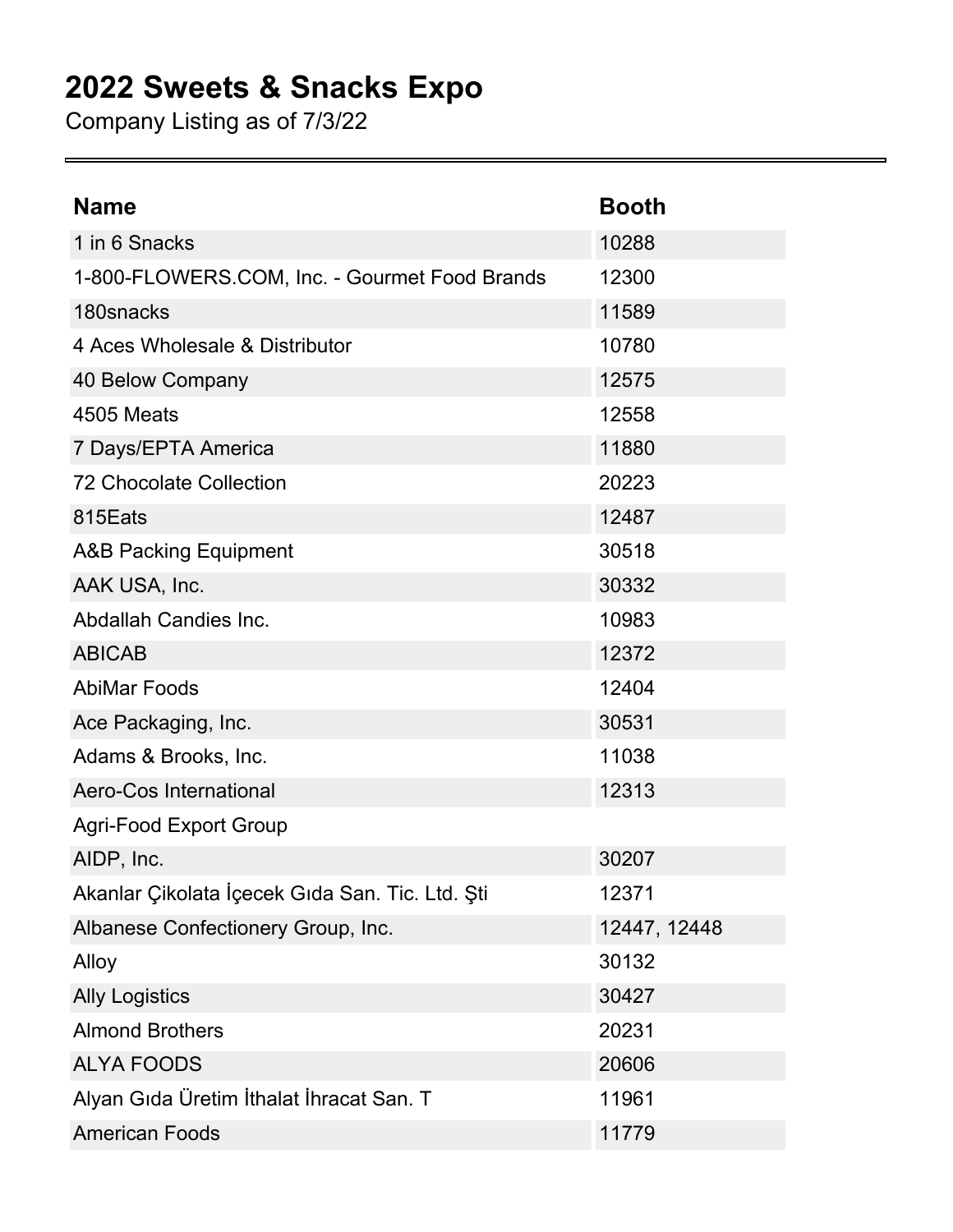| <b>American Licorice Company</b>            | 10548        |
|---------------------------------------------|--------------|
| <b>America's Best Beef Jerky</b>            | 20218        |
| Anahuac Candy Inc.                          | 12193        |
| <b>Ancient inGRAINed Snack Co</b>           | 20316        |
| Andre Prost, Inc.                           | 10268        |
| ANL Gida San. Ve Tic. A.S.                  | 11864        |
| Annabelle Candy Company, Inc.               | 10713        |
| Anthony-Thomas Candy Co.                    | 12276        |
| <b>APPI Energy</b>                          | 30123        |
| <b>Argires Snacks</b>                       | 20115        |
| <b>Asher's Chocolates</b>                   | 11702        |
| Asian Food Industries Limited - Mayfair     | 12375        |
| Ask an Expert Kiosk                         | 10347, 20644 |
| <b>Associated Brands Industries Limited</b> | 11361        |
| Astor Chocolate Corp.                       | 11095        |
| <b>AstroNova Product Identification</b>     | 20133        |
| <b>Atkinson Candy Company</b>               | 11004        |
| Bainbridge Associates, L.L.C.               | 30503        |
| Bake City, LLC                              | 11492        |
| <b>Bard Valley Natural Delights</b>         | 20335        |
| <b>Barnana</b>                              | 11685        |
| <b>Barrington Packaging Systems Group</b>   | 30120        |
| <b>Barry Callebaut USA LLC</b>              | 11761        |
| Bart & Judy's Bakery                        | 20238        |
| Bartek Ingredients Inc.                     | 30407        |
| <b>Basse Nuts</b>                           | 20204        |
| <b>Battle Bars</b>                          | 20540        |
| Bauducco Foods, Inc.                        | 12080        |
| <b>Bazooka Candy Brands</b>                 | 11926        |
| <b>B'CUZ SNACKS</b>                         | 20322        |
| Bean Bops                                   | 11489        |
| Bedford Industries, Inc                     | 30504        |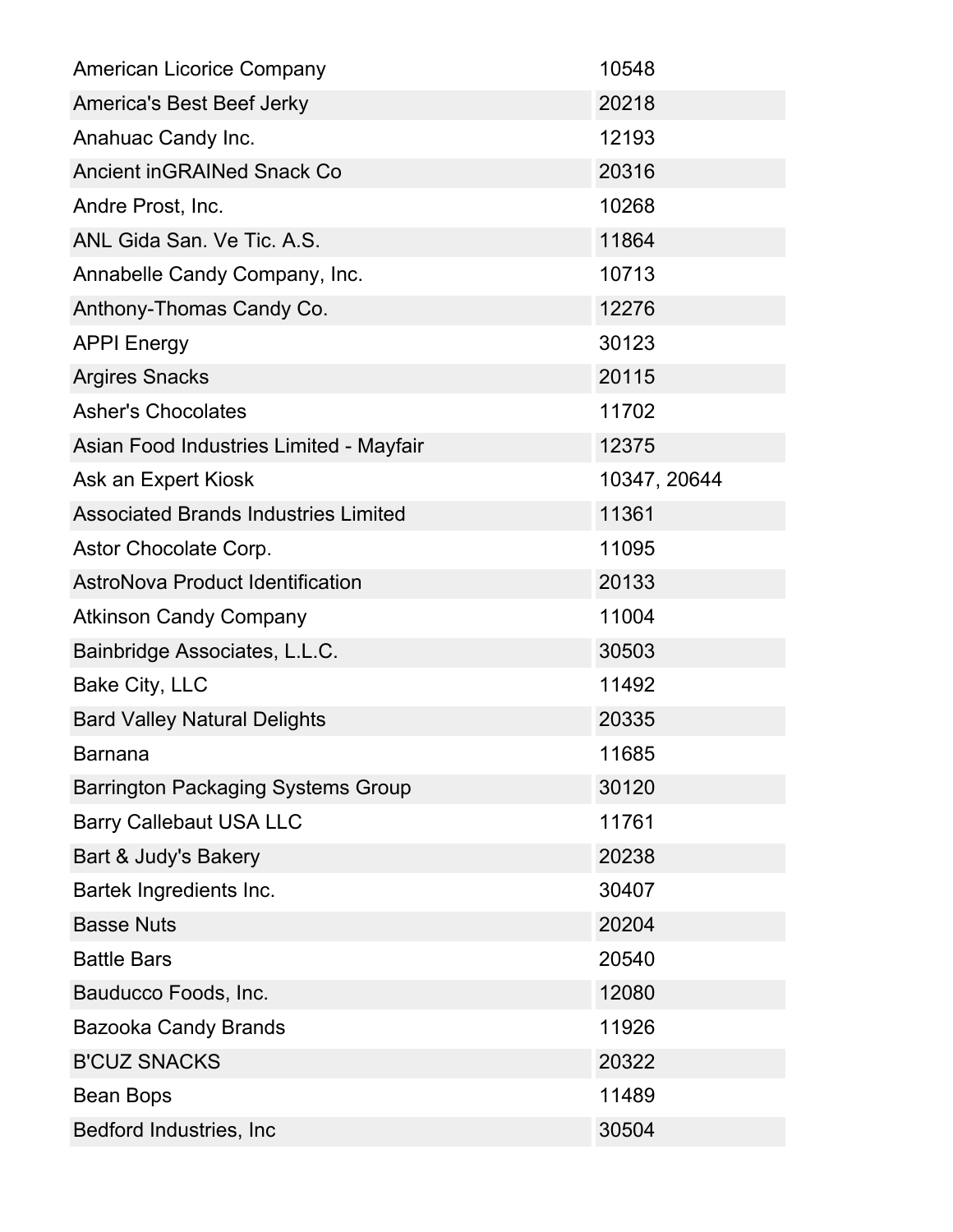| <b>Bee International</b>                        | 11901 |
|-------------------------------------------------|-------|
| <b>Beemax LLC</b>                               | 11284 |
| BEER NUTS, INC.                                 | 10206 |
| <b>Belfine - ChocDecor</b>                      | 20245 |
| Belgian Chocolatier Ickx / Pralibel             | 20438 |
| Bell Flavors & Fragrances, Inc.                 | 30309 |
| <b>Belle's Popcorn</b>                          | 10285 |
| <b>Belvas</b>                                   | 20427 |
| BENEO, Inc.                                     | 30512 |
| <b>Benestar Brands</b>                          | 12066 |
| <b>Benzel's Bretzel Bakery</b>                  | 12547 |
| <b>Bequet Caramel / Doscher's Candies</b>       | 10677 |
| Berje Inc.                                      | 30305 |
| <b>Better Made Snack Foods</b>                  | 10248 |
| Beyond Print Inc.                               | 30118 |
| <b>Bhumi International India</b>                | 12584 |
| Big Sky Brands Inc.                             | 12036 |
| <b>Billie-Ann Plastics Packaging Corp.</b>      | 30116 |
| <b>BIMBO/Barcel USA</b>                         | 10529 |
| <b>Bind Chocolate</b>                           | 11872 |
| <b>Biospringer</b>                              | 30215 |
| <b>Birnn Chocolates of Vermont</b>              | 11283 |
| <b>Blake's Seed Based</b>                       | 20526 |
| <b>Blissfully Better</b>                        | 20535 |
| <b>Blommer Chocolate Company</b>                | 11956 |
| <b>Blue Moose Sweet Shoppe</b>                  |       |
| Bnutty, LLC                                     | 20519 |
| <b>Bobo's Oat Bars</b>                          | 11788 |
| <b>Bonart Candy Confections &amp; Novelties</b> | 10370 |
| <b>Bondy Fiesta</b>                             | 10783 |
| Boston America Corp.                            | 10760 |
| <b>Bouchard Chocolate</b>                       | 20543 |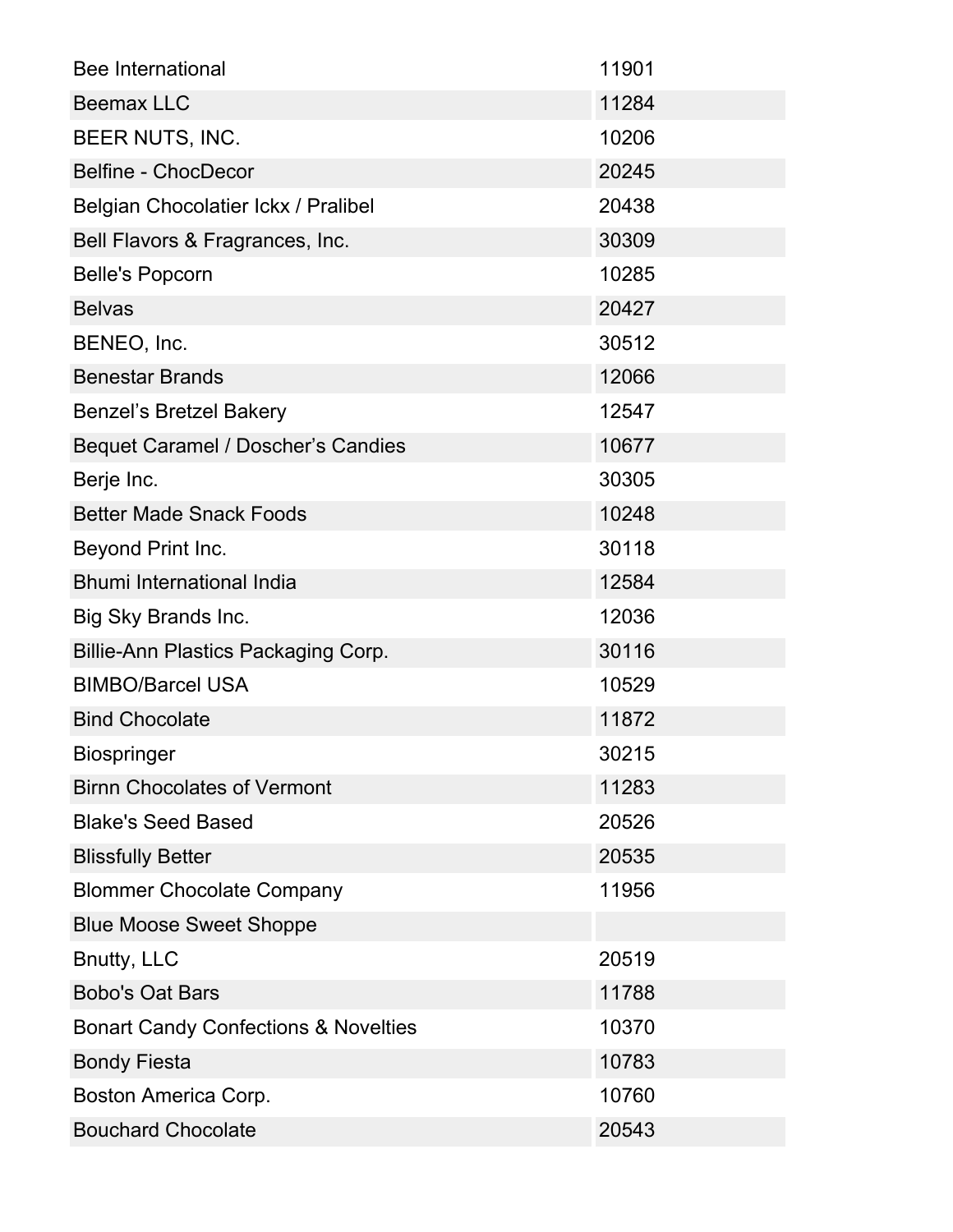| <b>Bourbon Foods USA</b>                        | 11996 |
|-------------------------------------------------|-------|
| Boyer Candy Company, Inc.                       | 11535 |
| <b>BPI Equipment Inc</b>                        | 30417 |
| <b>BPM Inc. A Specialty Paper Mill</b>          | 30209 |
| <b>BranchOut</b>                                | 11188 |
| <b>Brave Good Kind</b>                          | 20609 |
| <b>Bridgford Foods</b>                          | 12174 |
| Briess Malt & Ingredients Co.                   | 30416 |
| Brimhall Foods Company, Inc.                    | 10230 |
| <b>Broncolin</b>                                | 10785 |
| <b>Brooklyn Bites NY LLC</b>                    | 12574 |
| <b>Brooklyn Healthy, LLC</b>                    | 20327 |
| <b>Brother's Trading LLC.</b>                   | 12316 |
| <b>Brothers-All-Natural</b>                     | 11493 |
| Brown & Haley                                   | 11938 |
| <b>Brown Bag Unlimited</b>                      | 20334 |
| <b>Brownie Brittle, LLC</b>                     | 11876 |
| <b>Bruce Julian Heritage Foods</b>              | 20528 |
| <b>B's Gourmet Nuts</b>                         | 12573 |
| <b>Buddha Boys Food Company</b>                 | 20323 |
| <b>Built Bar</b>                                | 20510 |
| BWI, Inc.                                       | 12284 |
| C. Howard Company, Inc.                         | 10717 |
| <b>CAL Marketing</b>                            | 11264 |
| <b>Calbee North America</b>                     | 11790 |
| Calico Cottage, Inc.                            | 10775 |
| California Fruit Exchange LLC dba CY Chocolates | 11689 |
| <b>Cama North America</b>                       |       |
| <b>Campbell Wrapper Corporation</b>             | 30310 |
| Candy & Snack TODAY                             |       |
| <b>Candy Buyers' Directory</b>                  | 20109 |
| <b>Candy Buyers' Directory</b>                  | 30107 |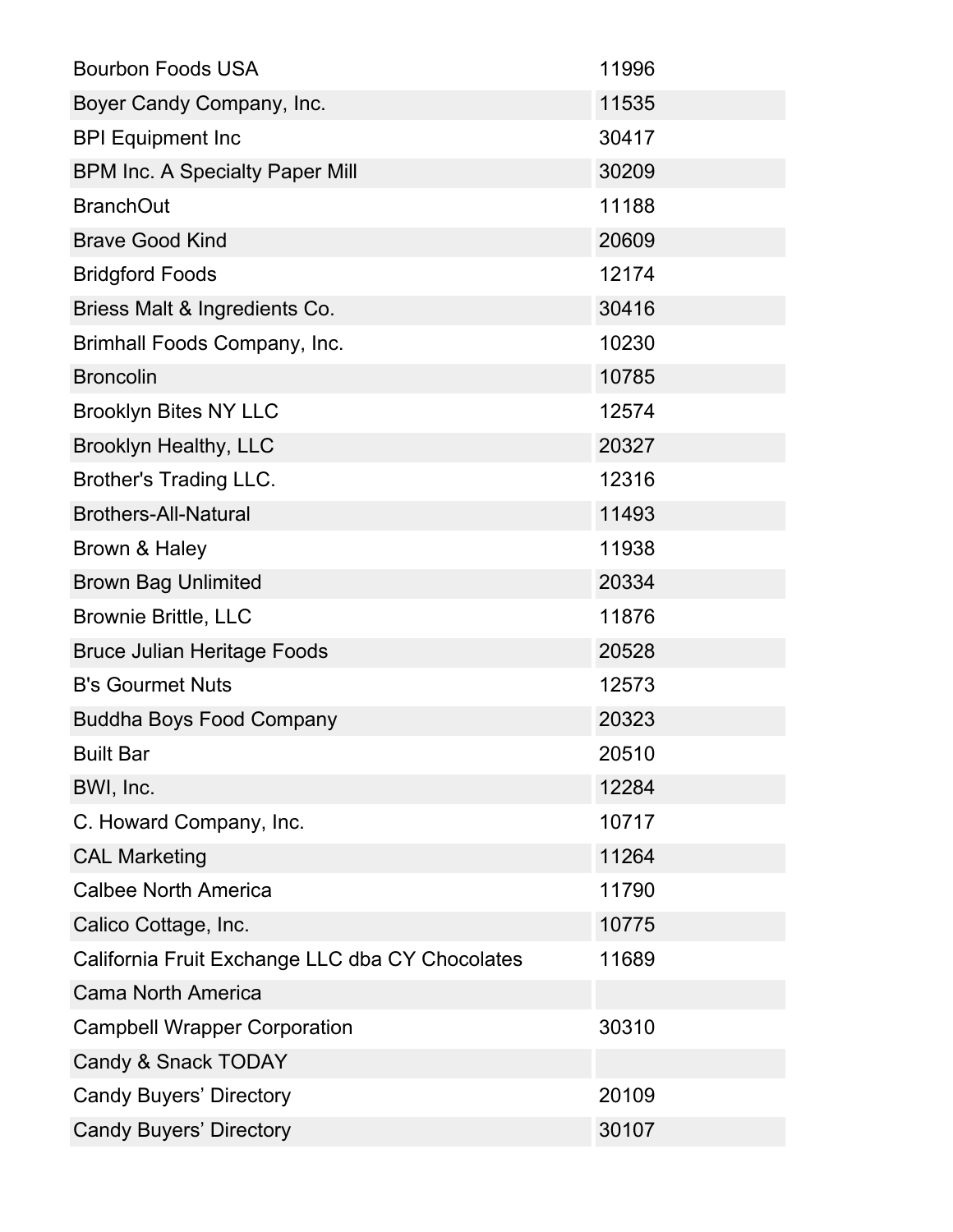| Candy Club, LLC                                | 11260 |
|------------------------------------------------|-------|
| <b>Candy Coin</b>                              | 20633 |
| <b>Candy Dynamics</b>                          | 12126 |
| <b>Candy Industry Magazine</b>                 | 12483 |
| Candy People, LLC                              | 12326 |
| <b>Candy Treasure LLC</b>                      | 12236 |
| CandyRific LLC                                 | 10448 |
| CandyWorx                                      | 30109 |
| Canel's S.A. De C.V.                           | 11747 |
| Capol LLC                                      | 30115 |
| Cardata                                        | 30519 |
| Cargill Cocoa & Chocolate North America        | 30404 |
| <b>Carmit Candy Industries</b>                 | 20107 |
| <b>Carousel Candies</b>                        | 12226 |
| <b>Carrot Bacon</b>                            | 20339 |
| Casey Ingredients                              | 30130 |
| <b>CC Enterprises Inc (Doveli)</b>             | 11889 |
| Cemoi Inc.                                     | 11985 |
| Centerchem/LBB Specialties                     | 30222 |
| <b>Century Snacks - Snak Club</b>              | 10965 |
| <b>Charms Company</b>                          | 11538 |
| <b>CHARMY - Les Ateliers de Tonton Pierrot</b> | 11432 |
| <b>Cheesewich Factory</b>                      | 12577 |
| Chef Bobo Brand Inc.                           | 11580 |
| <b>Chicago Importing Company</b>               | 10648 |
| <b>CHILI CHEWS</b>                             | 20234 |
| <b>Chocmod USA</b>                             | 10884 |
| Chocolat Lamontagne Inc.                       | 20301 |
| <b>Chocolate Creations USA</b>                 | 10262 |
| <b>Chocolate Moonshine Company</b>             | 12334 |
| <b>Chocolate Works</b>                         | 11254 |
| <b>Chocolaterie Limar</b>                      | 12196 |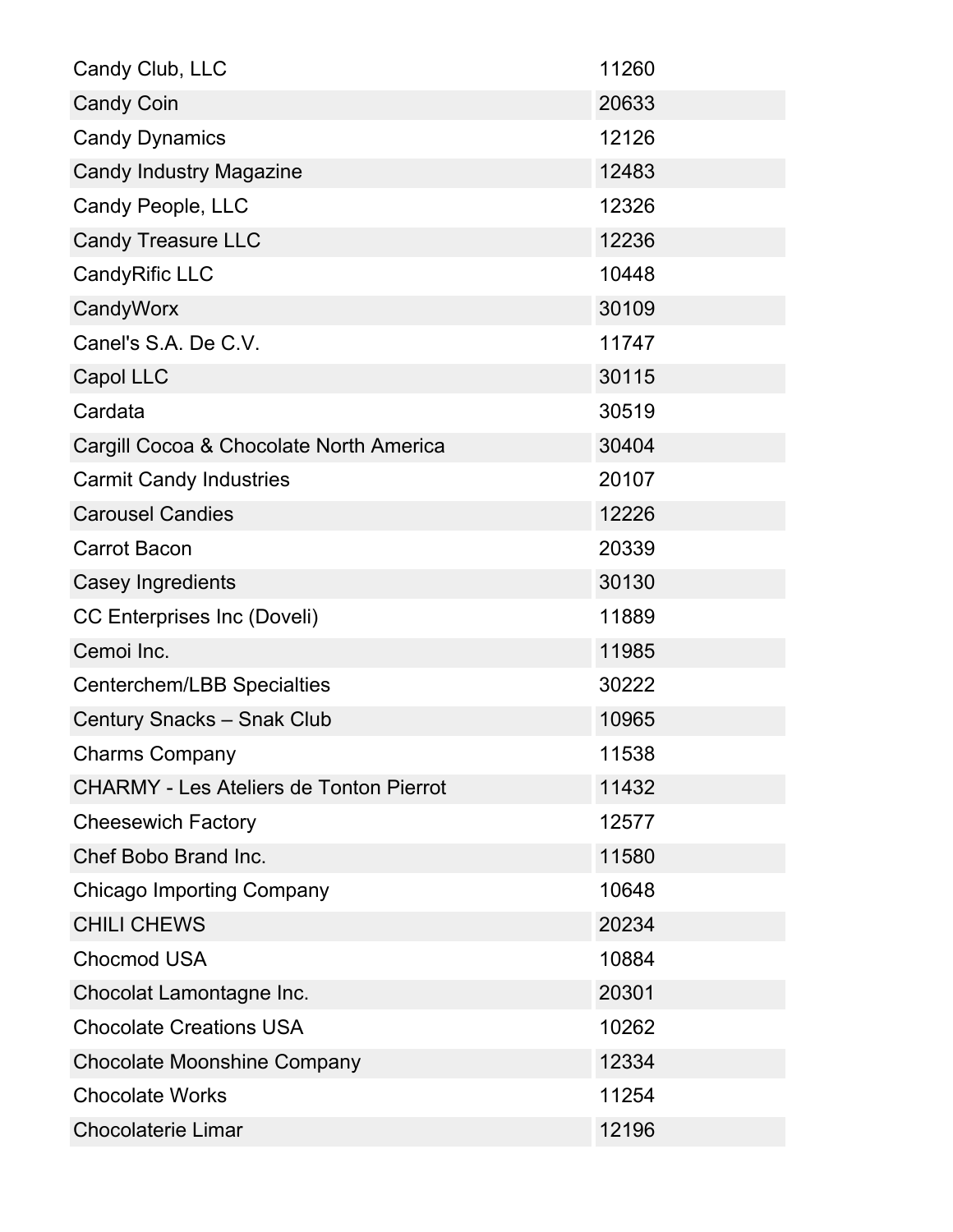| <b>Chocolates Garoto</b>                     | 12467 |
|----------------------------------------------|-------|
| <b>Chocolates Lugano</b>                     | 12477 |
| <b>Chocolette Distribution LLC</b>           | 12089 |
| Chocolove                                    | 10979 |
| Chocovia                                     | 12389 |
| <b>ChocXO Chocolatier</b>                    | 20415 |
| ChocZero                                     | 20625 |
| <b>CHUM Fruit Bites</b>                      | 11588 |
| <b>Chunk Nibbles</b>                         | 10482 |
| Cibo Vita                                    | 12283 |
| CII                                          | 30220 |
| <b>Cima Confections Corporation</b>          | 10361 |
| CircleUp and Helio                           | 30330 |
| Cizmeci Gida Sanayi Ve Ticaret A.S.          | 11953 |
| <b>CJ Uniworld Corp</b>                      | 11488 |
| Claeys Candy, Inc.                           | 11247 |
| <b>Clasen Quality Chocolate</b>              | 10220 |
| <b>ClearBags</b>                             | 11651 |
| Cleartec Packaging, a Division of MOCAP LLC  | 30403 |
| <b>Colavita USA</b>                          | 12184 |
| Colombina Candy                              | 11754 |
| <b>Color Brands</b>                          | 20209 |
| Colorado Jack Popcorn                        | 10239 |
| <b>Complete Fixture Solutions, LLC</b>       | 11671 |
| Conagra Brands                               | 11970 |
| Concord Confections, Inc.                    | 11542 |
| <b>Confetti Snacks</b>                       | 20443 |
| <b>Consumer Insights Consumption Moments</b> | 30524 |
| <b>Continental Confectionery Company US</b>  | 11986 |
| <b>Convexx Cookies</b>                       |       |
| <b>Cookies United</b>                        | 10632 |
| Cool Toons                                   | 10692 |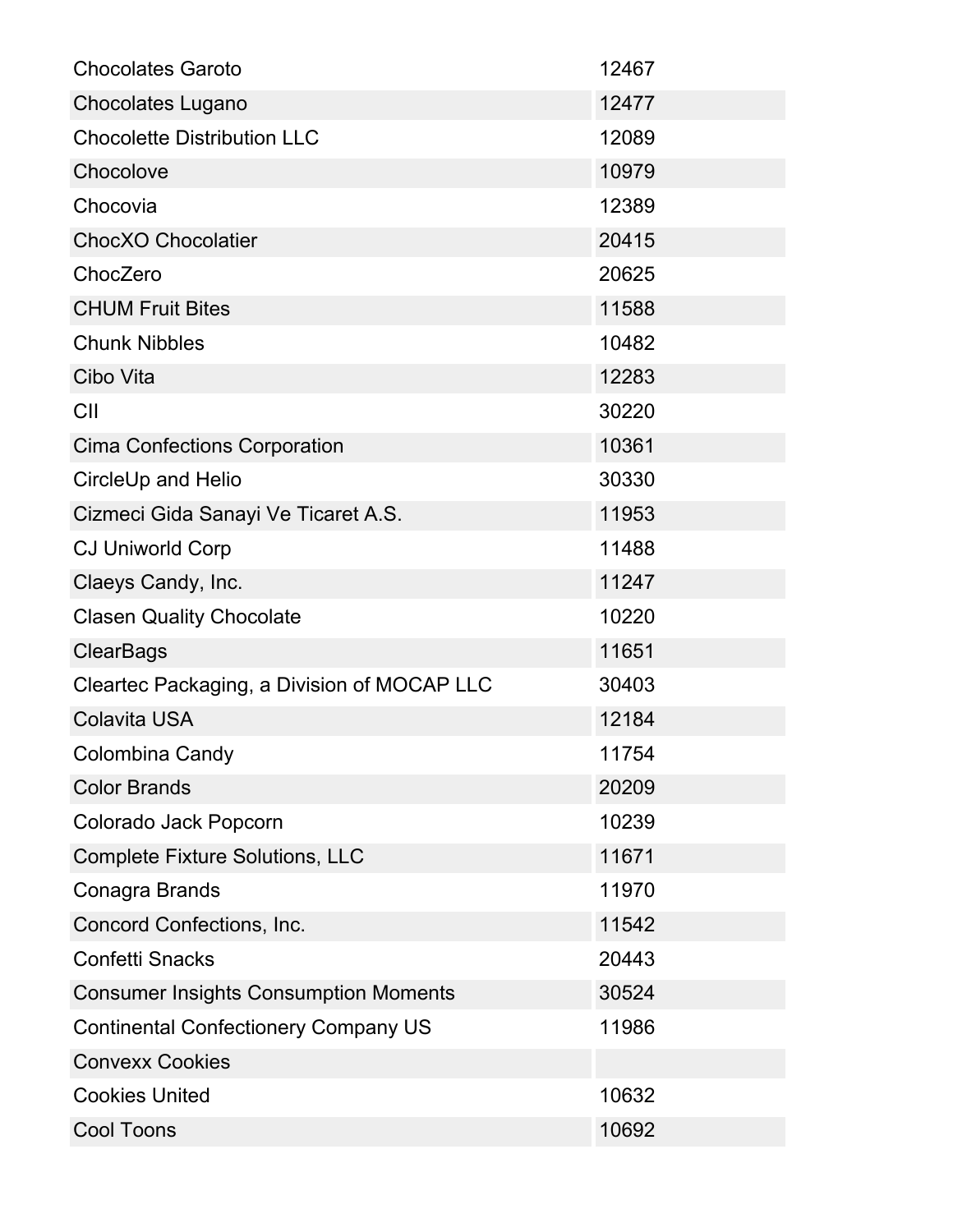| Cordialsa                                 | 10684 |
|-------------------------------------------|-------|
| Cordoba Foods                             |       |
| <b>CORE Foods</b>                         | 12585 |
| Corks Popcorn                             | 20643 |
| <b>Corsos Cookies</b>                     | 10978 |
| Countertop Productions, Inc.              | 20520 |
| <b>Country Archer Provisions</b>          | 11412 |
| Country Fresh Food & Confections, Inc.    | 12411 |
| <b>Covered Bridge Potato Chip Company</b> | 11983 |
| <b>Crack Corn</b>                         | 20328 |
| Cresicor                                  | 30527 |
| <b>Crosio &amp; Associates</b>            | 30103 |
| <b>Crown Candy Corporation</b>            | 10702 |
| <b>Custom Flavors</b>                     | 30221 |
| <b>Cyclone Cotton Candy, LLC</b>          | 10218 |
| <b>Dare Foods Limited</b>                 | 12329 |
| <b>Darrell Lea Brands</b>                 | 12307 |
| Dave's Sweet Tooth                        | 10483 |
| <b>DecoCookies</b>                        | 10376 |
| <b>Destination Front-End Stage</b>        | 11671 |
| Dewey's Bakery                            | 12337 |
| Diamond K Sweets & More LLC               | 10578 |
| Dible Dough, LLC                          | 10796 |
| Dilpasand Sweets Bakers & Nimkoz          | 12595 |
| Dippin' Dots, LLC                         | 10249 |
| <b>Display Pack</b>                       | 30415 |
| Displays By Martin Paul Inc.              | 12357 |
| Distribuidora De La Rosa S.A. De C.V.     | 10719 |
| <b>Distributor Resource Center</b>        |       |
| <b>Divine Chocolate</b>                   | 11434 |
| <b>Docile Alimentos LTDA</b>              | 12280 |
| <b>Do-It Corporation</b>                  | 12295 |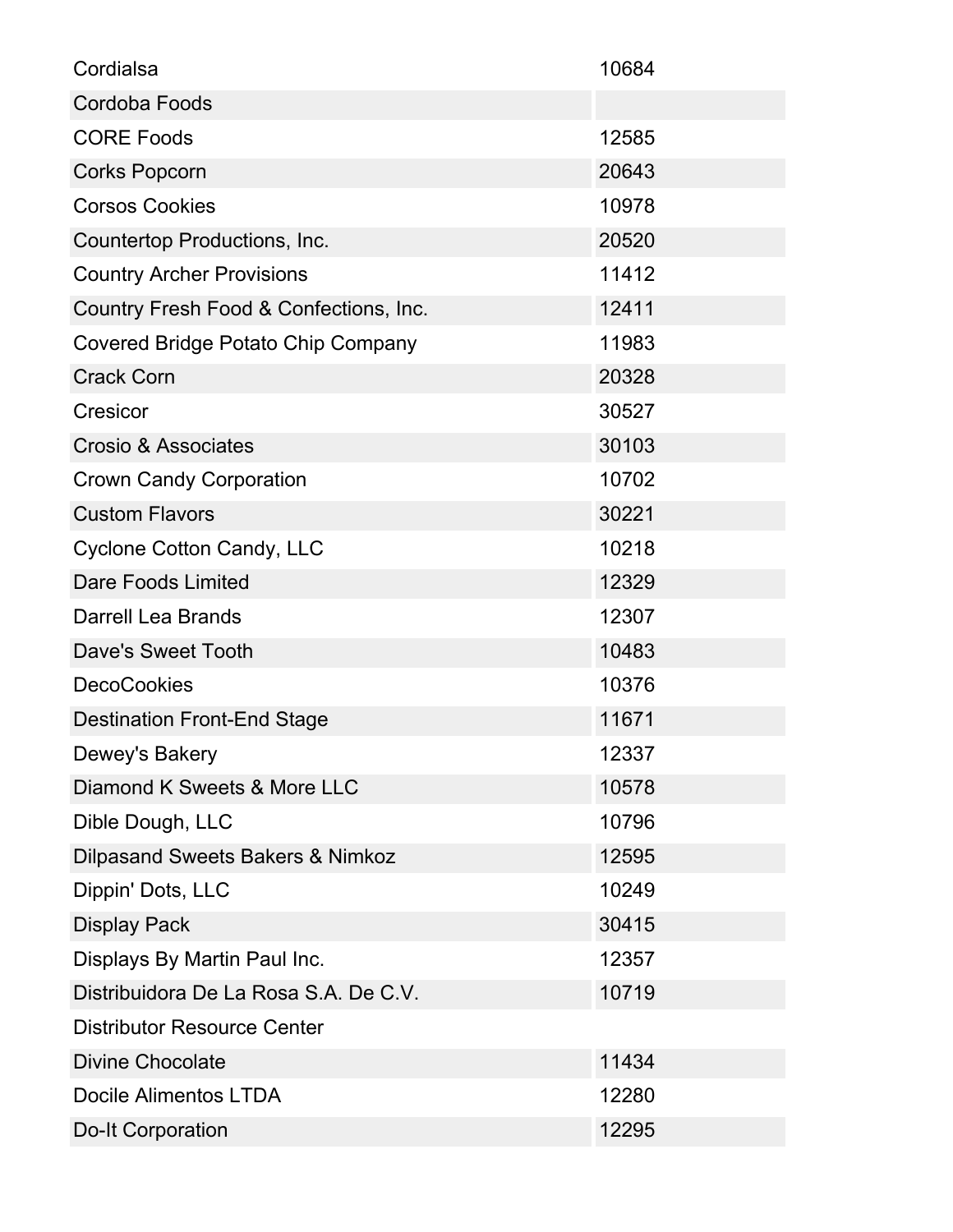| <b>Do-It Corporation</b>                    | 30517 |
|---------------------------------------------|-------|
| Dorval Trading Co., Ltd.                    |       |
| <b>Dot's Pretzels</b>                       | 11890 |
| Doumak, Inc.                                | 12230 |
| Dream Pops LLC                              | 20142 |
| <b>Drizzilicious</b>                        | 10496 |
| <b>DSV Road</b>                             | 30318 |
| <b>DT&amp;G Limited</b>                     | 30521 |
| Du Monde (Ranger Snacks)                    | 20319 |
| <b>Dulces Gomez</b>                         | 10789 |
| <b>Dulces Mara</b>                          | 10787 |
| Duogreen, Inc                               | 10888 |
| <b>E3 Energy Cubes</b>                      | 12392 |
| Ebbo                                        | 10491 |
| Edward Marc Brands, Inc.                    | 10986 |
| Egan Food Technologies                      | 30219 |
| Eillien's Candies Inc.                      | 12303 |
| EIWA America Inc.                           | 12204 |
| El Azteca                                   | 10788 |
| <b>El Ranchero Food Products</b>            | 12339 |
| El Rosal Tapatio                            | 10690 |
| <b>Elmer Chocolate</b>                      | 10640 |
| Embare Industrias Alimenticias S.A.         | 12374 |
| <b>Emerald City Promotions LLC</b>          | 20431 |
| <b>Emirates Printing Press - Dubai</b>      | 30426 |
| <b>Endangered Species Chocolate Company</b> | 11085 |
| Ensign Overseas USA/Razzmatazz Candies      | 12348 |
| Enstrom Candies, Inc.                       | 10959 |
| Espeez Candy Co.                            | 12240 |
| Ethel M Chocolates, Inc.                    | 11517 |
| Eti Gida Sanayi ve Ticaret A.S              | 10572 |
| <b>Euro-American Brands LLC</b>             | 12136 |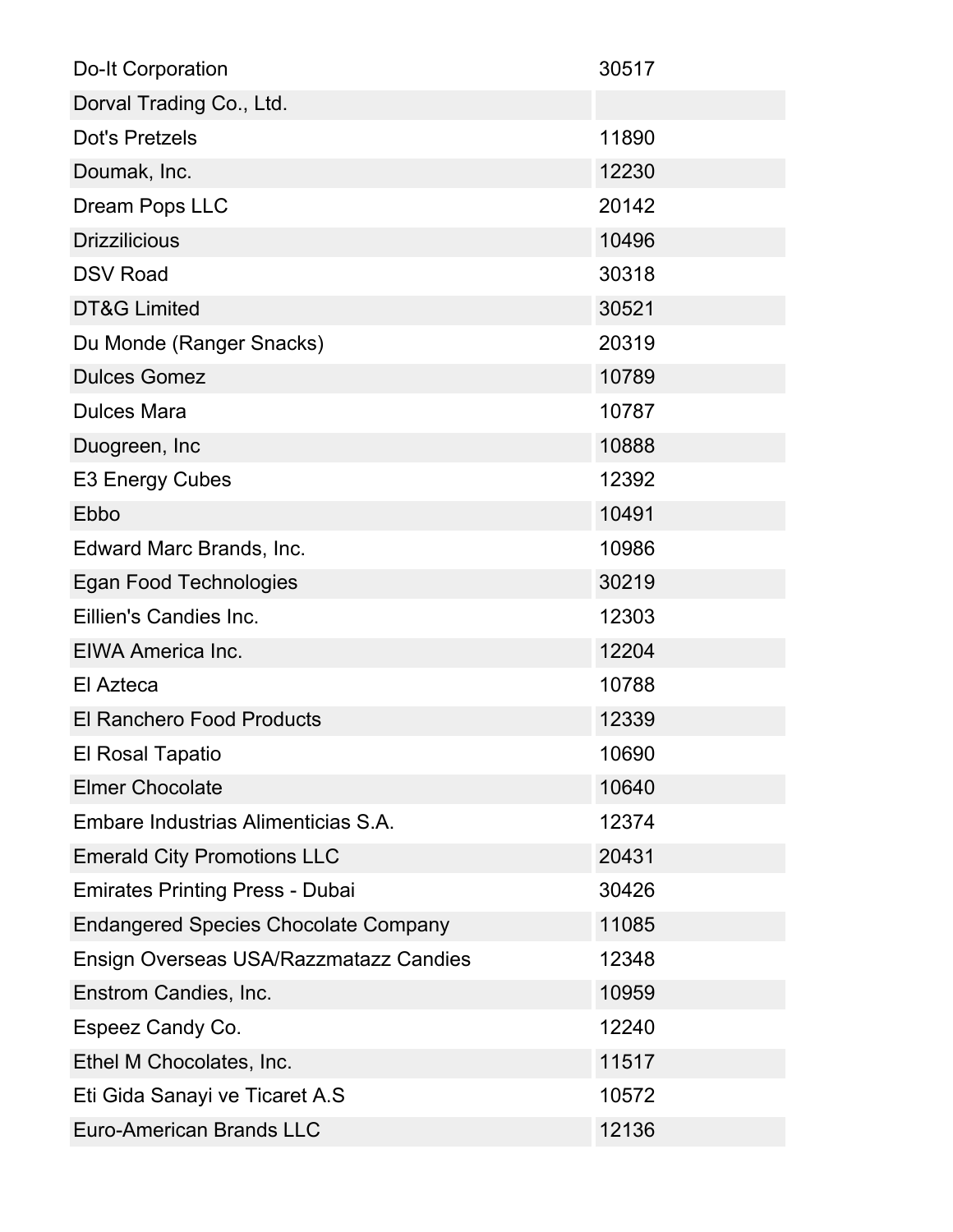| <b>Eurofins</b>                   | 30227      |
|-----------------------------------|------------|
| <b>EverBar</b>                    | 11893      |
| Everfortune Tin Box Co. LTD       | 12457      |
| <b>EverGreen USA LLC</b>          | 11583      |
| <b>Everton Toffee</b>             | 11793      |
| <b>Evolved Chocolate</b>          | 20434      |
| Excelo                            | 10390      |
| Faconex                           | 10489      |
| <b>Family Foods International</b> | 10212      |
| Farmer Jon's Popcorn              | 12356      |
| <b>Featured Product Showcase</b>  | <b>FPS</b> |
| Felfoldi Edesseggyarto Kft.       | 10225      |
| Ferrara                           | 12004      |
| <b>Ferrero North America</b>      | 12048      |
| FG Market / Flower Shop Network   | 30429      |
| <b>FICOSOTA</b>                   | 20408      |
| Field Trip Jerky                  | 10993      |
| <b>Fire Brands</b>                | 20402      |
| <b>Five Star Packaging</b>        | 30331      |
| <b>Flathau's Fine Foods</b>       | 10892      |
| FlavorSum                         | 30516      |
| <b>Flix Candy</b>                 | 11226      |
| <b>Flock Chicken Chips</b>        | 12591      |
| <b>Food Export-Midwest</b>        | 11362      |
| Food Fight Co LLC                 | 20302      |
| <b>Forbes Candies</b>             | 11258      |
| Ford Gum & Machine Company, Inc.  | 12340      |
| <b>Foreva Chocolate</b>           | 11854      |
| Forever Green Food, Inc.          | 12559      |
| Fortuin - Dockum BV               | 20145      |
| FPH Magnat Sp. J.                 | 10687      |
| <b>Frankford Candy LLC</b>        | 11738      |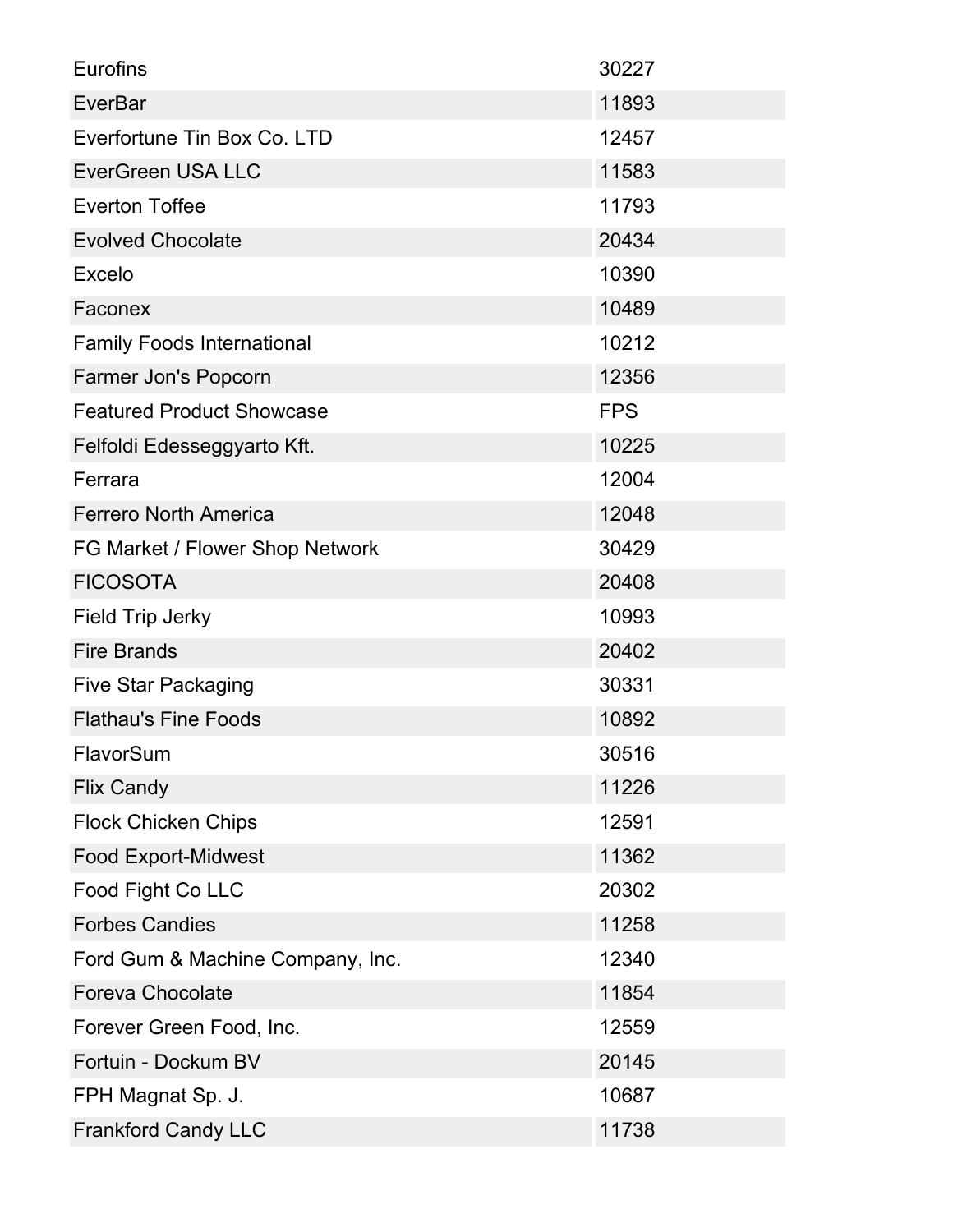| <b>Frankie's Organics</b>            | 10696        |
|--------------------------------------|--------------|
| <b>Freedom Confectionery</b>         | 10582        |
| <b>Freeze Nums</b>                   | 20341        |
| Fresh Roasted Almond Company., Inc.  | 10273        |
| Frito-Lay                            | 10973        |
| <b>Frooze Balls</b>                  | 12470        |
| Fun Sweets, LLC                      | 10954        |
| Fun Treats Inc. / Gramic             | 10272        |
| Fusion Jerky / HTY Foods             | 11177        |
| G&S Foods, Inc.                      | 10284        |
| <b>G2G Protein Bar</b>               | 12358        |
| Galerie                              | 11234        |
| <b>Galil Brands</b>                  | 11780        |
| Gallimore Ind Inc                    | 30526        |
| <b>Galloway Company</b>              | 30217        |
| Ganong Bros., Limited                | 10790        |
| <b>Garrett Popcorn</b>               | 12408        |
| <b>Gatsby Chocolate</b>              | 20210        |
| <b>GEA Food Solutions</b>            | 30409        |
| <b>General Mills</b>                 | 10236        |
| <b>Genius Gourmet Inc.</b>           | 10689        |
| Georgalos Hnos. S.A.I.C.A.           | 11795        |
| <b>GEORGIA NUT COMPANY</b>           | 10309        |
| <b>German Sweets</b>                 | 10350, 10352 |
| Gerrit J. Verburg Co.                | 12268        |
| Ghirardelli Chocolate Company        | 10404        |
| <b>Giant Snacks</b>                  | 10468        |
| GimMe Health Foods Inc.              | 20432        |
| Give Kids the World Village          | 11896        |
| <b>GKI Foods LLC</b>                 | 11129        |
| <b>GL International Corp.</b>        | 12455        |
| <b>Glanbia Performance Nutrition</b> | 20637        |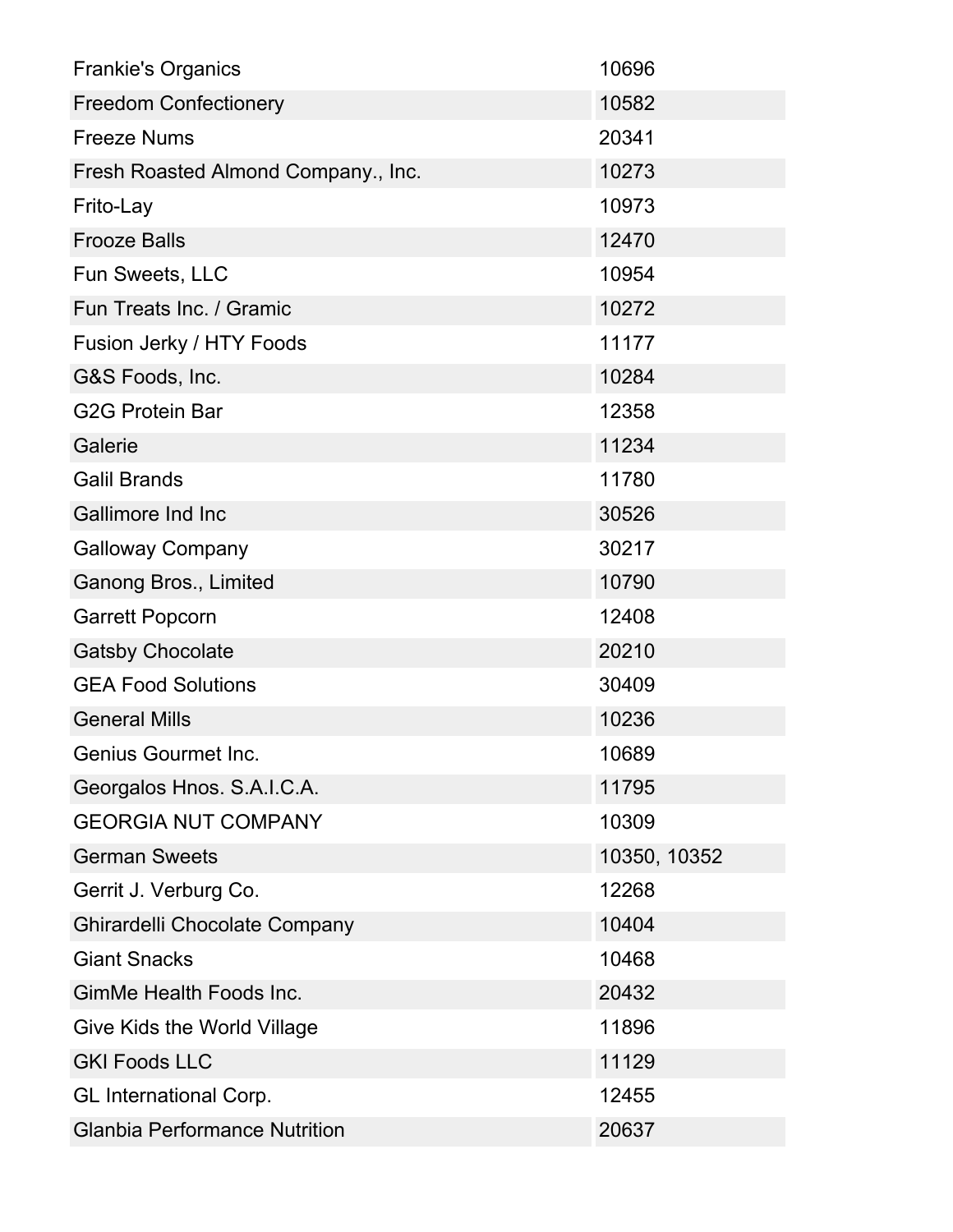| <b>GLK Foods</b>                            | 11884 |
|---------------------------------------------|-------|
| Go Raw                                      | 11479 |
| Godiva Chocolatier, Inc.                    | 10438 |
| Goetze's Candy Company, Inc.                | 10904 |
| Gold Coast Ingredients Inc.                 | 30203 |
| <b>Golden Dough Foods</b>                   | 20215 |
| <b>Good Sense Foods</b>                     | 20522 |
| <b>GoodSam Foods</b>                        | 20534 |
| <b>Gourmet International</b>                | 11753 |
| <b>Gourmet Nut</b>                          | 11980 |
| <b>Grandma Emily</b>                        | 20202 |
| Great Lakes Potato Chip Co.                 | 10385 |
| <b>Great Spirits Baking Company</b>         | 10274 |
| <b>Green Island Resource LLC</b>            | 30328 |
| Green Rabbit Holdings Inc.                  |       |
| <b>Green Sahara</b>                         | 20236 |
| <b>Grocery TV</b>                           | 11671 |
| Guatemalan Candies S.A.                     | 11990 |
| <b>Guittard Chocolate Company</b>           | 10614 |
| <b>Gummi Pop Surprise</b>                   | 20512 |
| <b>Gurley's Foods</b>                       | 12202 |
| <b>Halal's Best</b>                         | 20336 |
| Hammond's Candies since 1920                | 10980 |
| <b>Hammont LLC</b>                          | 30128 |
| Haney – The Packaging Microfactory          | 30226 |
| Haribo of America, Inc.                     | 11333 |
| Harkins Popcorn & Snacks                    | 20118 |
| Haskell                                     | 30127 |
| <b>Hawaiian Host LLC</b>                    | 11119 |
| <b>Hazelnut Marketing Board</b>             | 30206 |
| HBLC Tekstil ve Ticaret A.S. (Talia Snacks) | 11870 |
| <b>Healthy Hippo Naturals</b>               | 11690 |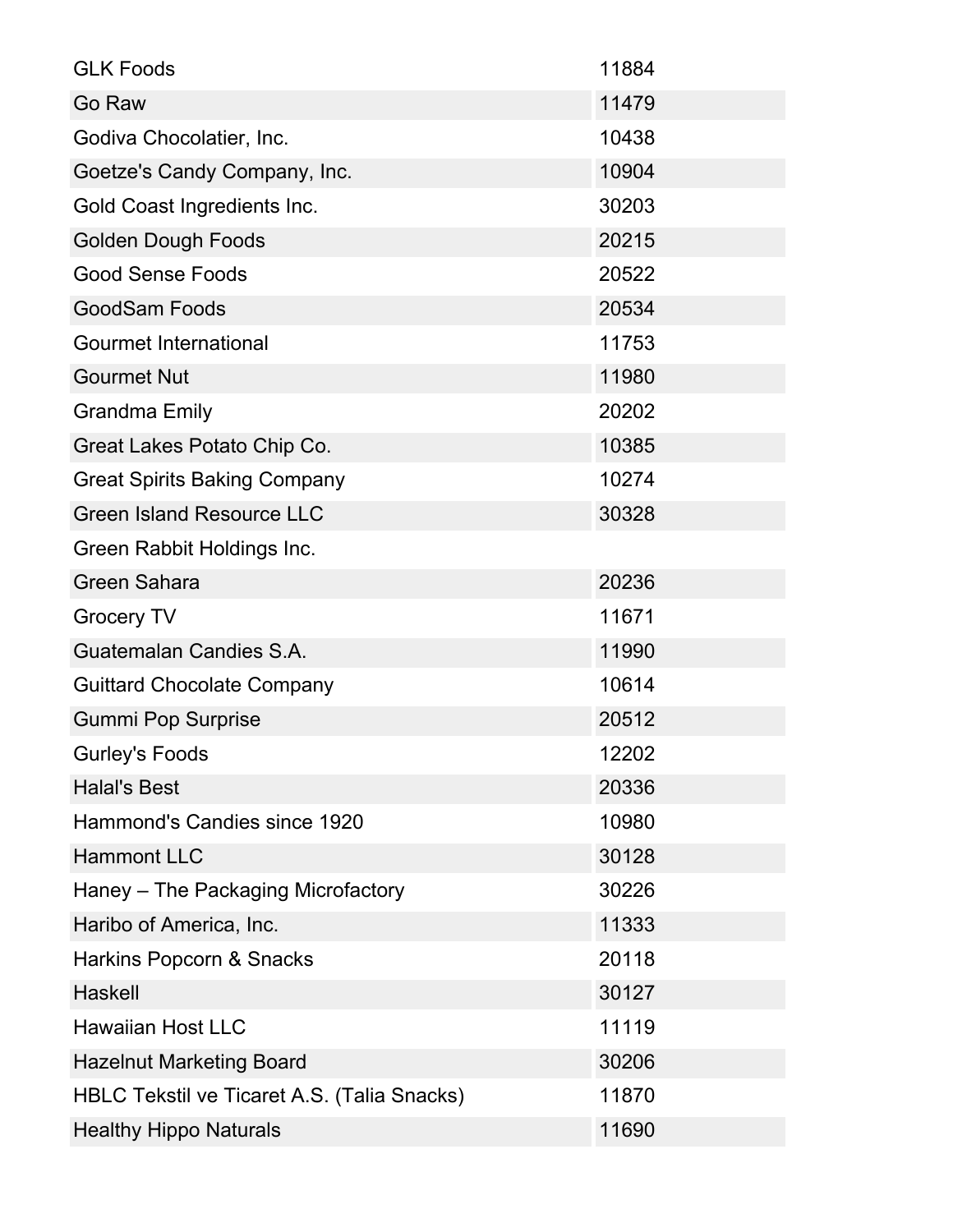| Henry Lambertz Inc.                            | 11016              |
|------------------------------------------------|--------------------|
| HERR FOODS INC.                                | 10474              |
| <b>HexcelPack</b>                              | 30525              |
| <b>Hickory Harvest Foods</b>                   | 10201              |
| <b>HighKey Snacks</b>                          | 10207              |
| <b>Hippeas</b>                                 | 11478              |
| <b>Hispanic Candy National Association</b>     |                    |
| <b>Holland American Food Co.</b>               | 10890              |
| <b>Hostess Brands</b>                          | 10556              |
| HPW Americas, Inc.                             | 20527              |
| Illinois Department of Agriculture             |                    |
| <b>IMA North America</b>                       | 30418              |
| Impact Confections, Inc.                       | 11311              |
| <b>Impulse Marketing Co</b>                    | 11671              |
| <b>Independent Can Company</b>                 | 11030              |
| Indiana Import LLC                             | 20243              |
| Indiana Sugars                                 | 30428              |
| <b>Information Booth</b>                       | 11448, 20602, INFO |
| Ingredion Incorporated                         | 30110              |
| <b>Inka Crops</b>                              | 11590              |
| <b>Innovation Stage</b>                        | 20626              |
| <b>Insights Stage</b>                          | 10255              |
| Integrated Store Systems, Inc.                 | 20621              |
| <b>International Food Products Corporation</b> | 30508              |
| <b>International Food Saltillo</b>             | 20104              |
| <b>International Lounge</b>                    | 11347              |
| <b>International Paper</b>                     | 30121              |
| <b>Iowa Smokehouse</b>                         | 10286              |
| <b>IRVINS</b>                                  | 12583              |
| <b>ISEE Store Innovations LLC</b>              | 11353              |
| Island Snacks, Inc.                            | 10289              |
| <b>Istanbul Exporter Association</b>           | 11947              |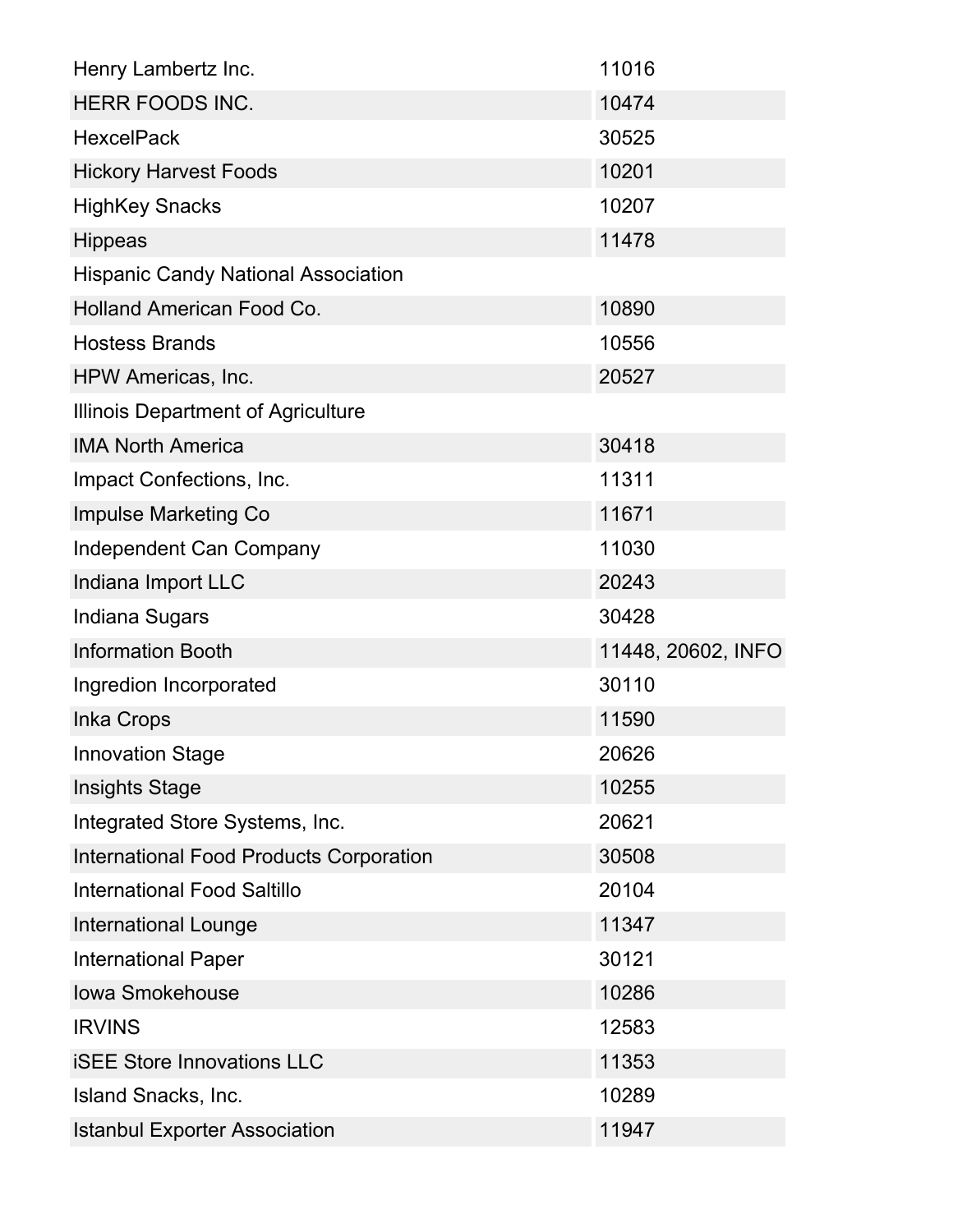| ITP, LP                              | 10493 |
|--------------------------------------|-------|
| J Plus Specialty Foods, LLC          | 20227 |
| J. Morgan's Confections              | 11786 |
| J.G. Niederegger GmbH & Co.          | 10354 |
| J.L. Clark                           | 30205 |
| Jackson's Chips                      | 20418 |
| <b>Jacquet North America Corp</b>    | 12318 |
| Jars by Jas                          | 20325 |
| <b>Jel Sert Company</b>              | 10914 |
| Jelina Chocolatier                   | 12214 |
| Jelly Bean Planet/Cloetta            | 11251 |
| <b>Jelly Belly Candy Company</b>     | 10748 |
| <b>JiMMYBAR!</b>                     | 20517 |
| Jody's Popcorn                       | 11483 |
| John Wm. Macy's                      | 12495 |
| <b>JoJo's Chocolate</b>              | 11383 |
| Jonny Almond Nut Co.                 | 11026 |
| Joolies California Super Fruit       | 11285 |
| <b>Jositos Chips</b>                 | 10252 |
| JSW Farm Chop Shop Inc.              | 20533 |
| J-Tec Material Handling              | 30126 |
| JTM Foods, LLC                       | 10369 |
| <b>JulieAnn Caramels</b>             | 20420 |
| Julio's Seasoning & Corn Chips       | 12563 |
| <b>Just Born Quality Confections</b> | 10604 |
| Just Sweet / Sumthin' Sweet          | 12406 |
| <b>Just the Cheese</b>               | 20331 |
| Kaneka BioPolymers                   | 30509 |
| Karila                               | 12388 |
| Karma Candy, Inc.                    | 12570 |
| Karmalize, LLC                       | 12486 |
| <b>Kartago Dates</b>                 |       |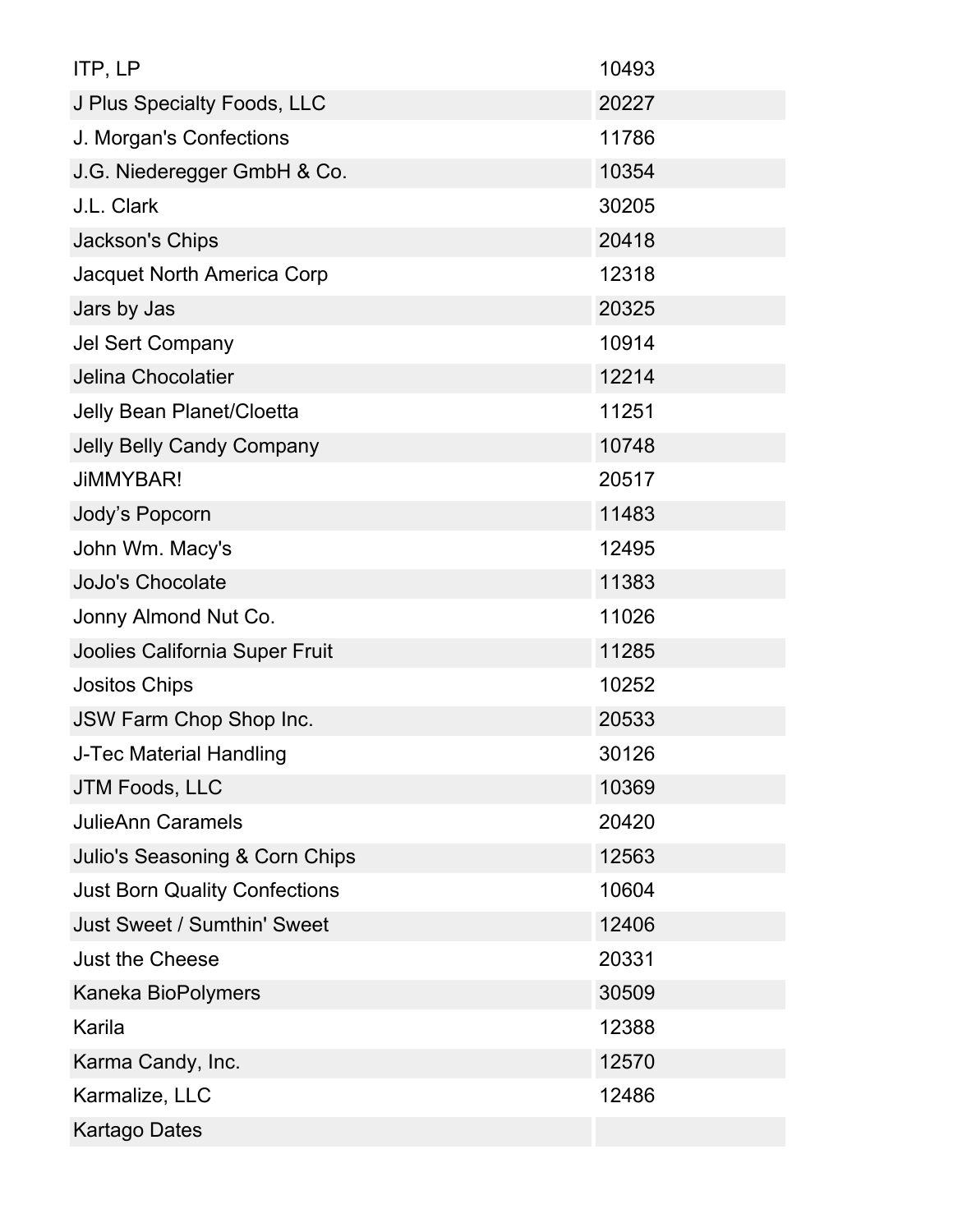| Kathy Kaye Foods                   | 10375 |
|------------------------------------|-------|
| Katjes USA                         | 11962 |
| <b>Kaze Cheese</b>                 | 20237 |
| Keech's                            | 20120 |
| Keenan Farms, Inc.                 | 11359 |
| <b>Kellogg Company</b>             | 10414 |
| Kenny's Candy & Confections        | 10242 |
| <b>Kent Boringer</b>               | 12290 |
| <b>Keogh's Crisps</b>              | 11683 |
| <b>Keto Foods</b>                  | 11487 |
| <b>KGR Distribution Corp</b>       | 11732 |
| Kidsmania Inc.                     | 12208 |
| Kimble's Food By Design            | 20105 |
| <b>Kimmie Candy</b>                | 12262 |
| Kimnori USA, Inc.                  | 20619 |
| King Henry's, Inc.                 | 10396 |
| Kiss My Keto                       | 11187 |
| <b>KIWA</b>                        | 11386 |
| <b>Kize Concepts</b>               | 20337 |
| <b>Knotty Snacks LLC</b>           | 10387 |
| KoKo's Confectionery & Novelty     | 11748 |
| Konya Seker Sanayi Ve Ticaret A.S. | 12367 |
| Kracie Foods, Ltd                  | 10254 |
| KrackCorn, LLC                     | 20216 |
| <b>KRAVE Pure Foods Inc.</b>       | 20516 |
| Kruger North America, Inc.         | 10449 |
| La Molienda                        | 12462 |
| <b>LA SABROZITA</b>                | 20539 |
| LAGO USA Inc.                      | 10226 |
| Lakanto                            | 20131 |
| Laki Naturals                      | 20419 |
| Landmade                           | 20240 |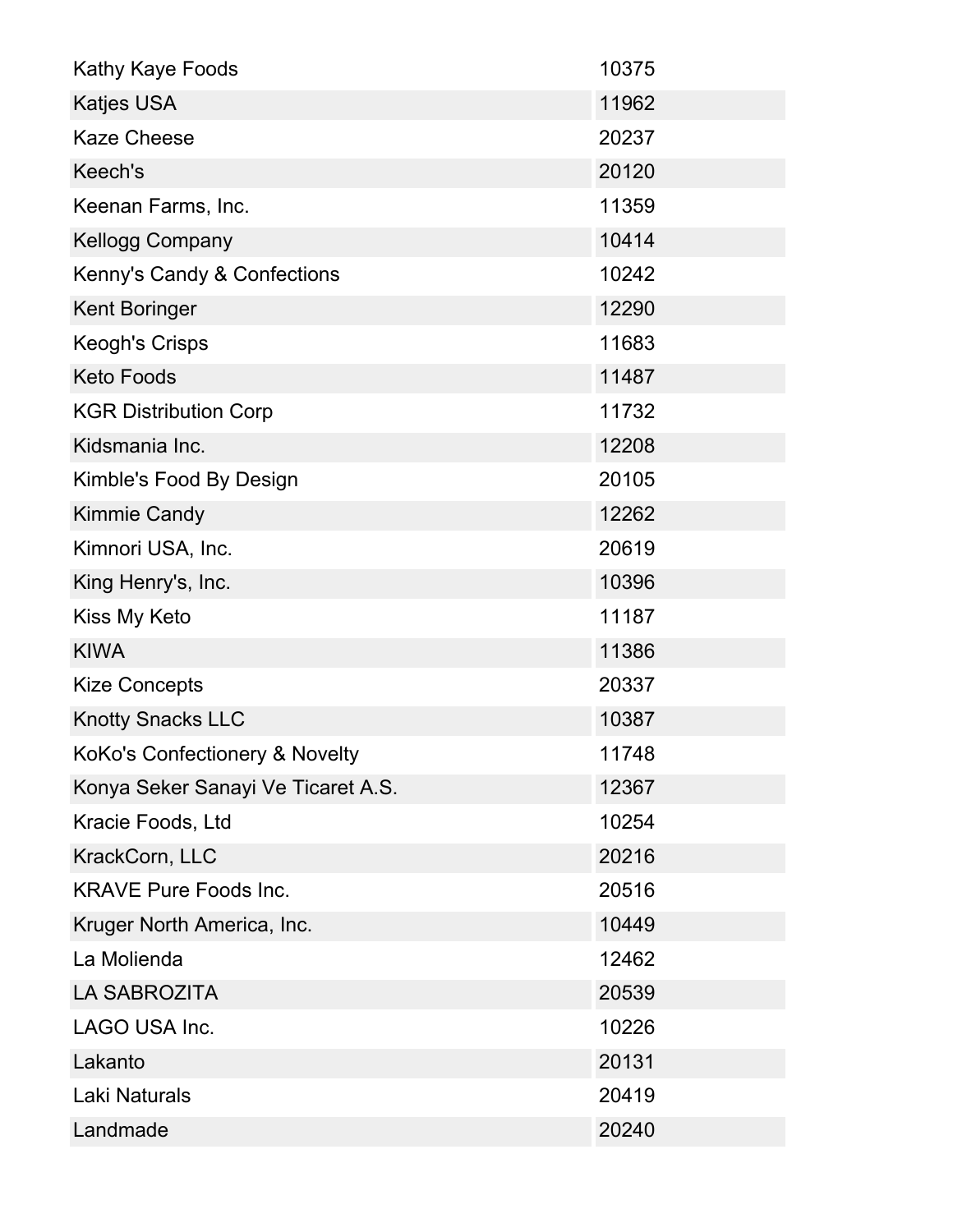| Las Olas Confections and Snacks       | 11768 |
|---------------------------------------|-------|
| <b>Las Sevillanas USA</b>             | 10786 |
| Latini-Hohberger Dhimantec            | 30425 |
| Laurel Foods, LLC                     | 11395 |
| Lavash Dippers / Jumbo Inc.           | 10384 |
| <b>LBB Distribution Inc.</b>          | 10588 |
| Leaf Brands/Astro Pop, LLC            | 11115 |
| <b>Lebby Snacks</b>                   | 20524 |
| <b>Leclerc Foods</b>                  | 20303 |
| <b>Legendary Foods</b>                | 20605 |
| Leng D'Or USA, Inc.                   | 12355 |
| Lenny & Larry's                       | 12564 |
| Lerro Candy Company Inc.              | 12453 |
| Libeert                               | 11387 |
| Liberty Orchards Co. Inc.             | 12026 |
| Lighting for Impact                   | 11671 |
| Lillie's Q Sauces and Rubs            | 12468 |
| Lindt & Sprüngli (USA), Inc.          | 11204 |
| <b>Lit Snacks</b>                     | 20409 |
| Little Diablo Salsa                   | 10481 |
| LLC VASH SHOKOLATIE+                  |       |
| Loacker USA, Inc.                     | 11762 |
| Long An Food Processing Export JSC    | 20439 |
| Long Grove Confectionery Co.          | 12362 |
| <b>Luker Chocolate</b>                | 30105 |
| <b>Macaron Queen LLC</b>              | 20428 |
| <b>Machu Picchu Foods</b>             | 10889 |
| <b>Mackie International</b>           | 11086 |
| <b>Maddy and Maize</b>                | 12480 |
| Made in Nature, LLC                   | 11680 |
| Maghreb Industries North America Inc. | 12476 |
| <b>MAGI PLANET</b>                    | 20308 |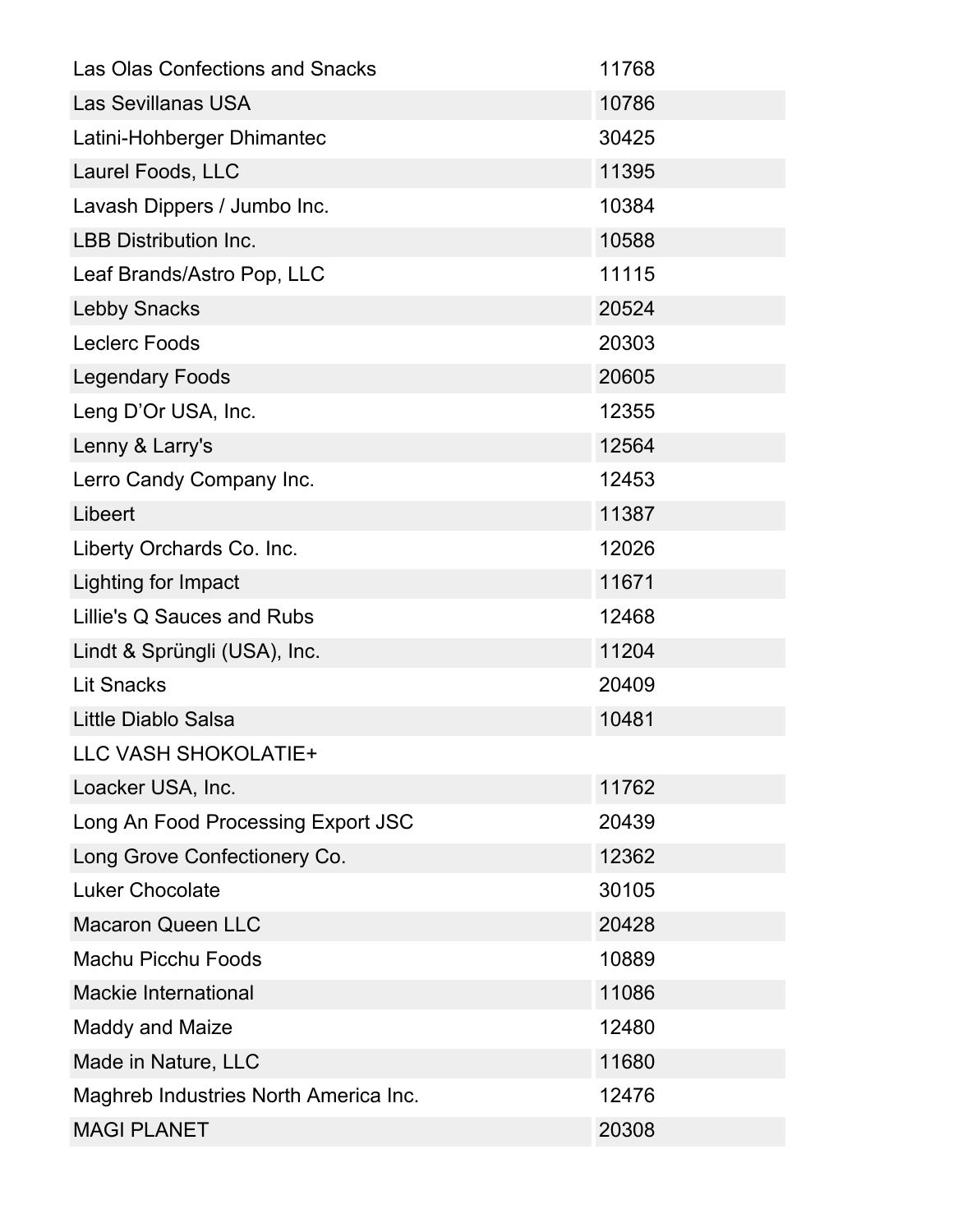| <b>Magic Straws</b>               | 12482        |
|-----------------------------------|--------------|
| <b>Maglio Companies</b>           | 20310        |
| <b>Malt Products</b>              | 30322        |
| Mama Dots Sweet Shop LLC          | 11887        |
| Mamata Enterprises, Inc.          | 30422        |
| MANE, Inc.                        | 30406        |
| Mantrose-Haeuser Co., Inc.        | 30317        |
| <b>Manzela USA</b>                | 10680        |
| Mariani Nut Company               | 10210        |
| Marich Confectionery Company Inc. | 20201        |
| <b>Marietta Cookies</b>           | 12293        |
| Market Square Food Co.            | 12569        |
| <b>Marrakech Fine Food</b>        | 10392        |
| <b>Mars Wrigley LAN</b>           | 11511        |
| <b>Mars Wrigley US</b>            | 11404, 11504 |
| <b>Martin's Family Fruit Farm</b> | 11289        |
| Marvolus Mfg Co                   | 20135        |
| <b>Mascot Snacks Co.</b>          | 12090        |
| Mashgin                           | 11671        |
| <b>Matrix Packaging</b>           | 30410        |
| Maud Borup, Inc.                  | 10290        |
| Mauna Loa                         | 11279        |
| McJak Candy Company, LLC          | 11848        |
| McSteven's, Inc.                  | 11902        |
| McSweeney's                       | 20538        |
| <b>McYoung Foods</b>              | 11687        |
| Mederer of North America, Inc.    | 10513        |
| Mega PG                           | 10276        |
| Megatoys/P.C. Woo Inc.            | 10620        |
| Meiji America, Inc.               | 11776        |
| <b>Meli's Monster Cookies</b>     | 20433        |
| <b>Melville Candy Corporation</b> | 10729        |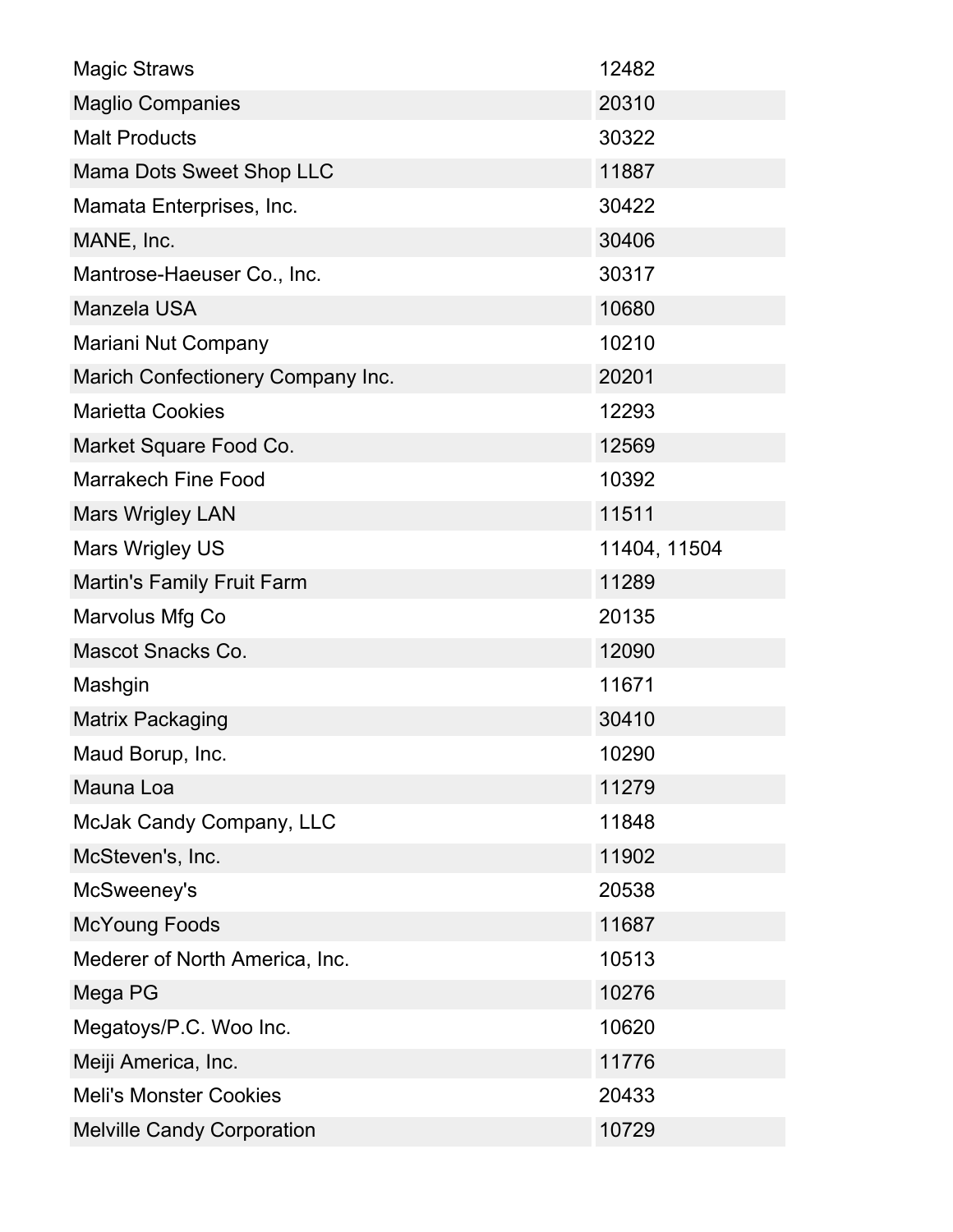| <b>Mettler-Toledo Product Inspection</b>               | 30510        |
|--------------------------------------------------------|--------------|
| <b>Mexibrands</b>                                      | 12555        |
| <b>MEXICORP</b>                                        | 20233        |
| <b>MF Kookies</b>                                      | 20546        |
| Michigan Department of Agriculture & Rural Development |              |
| <b>MICHOC</b>                                          | 10386        |
| Midway Displays, Inc.                                  | 11032        |
| <b>Milk Bar</b>                                        | 10271        |
| <b>Milk Specialties Global</b>                         | 30119        |
| <b>Millican Pecan</b>                                  | 10237        |
| Million Foods Co., Ltd.                                | 20338        |
| Mini Melts Ice Cream                                   | 20615        |
| <b>Minipak SAS</b>                                     | 30131        |
| <b>Moana Chips</b>                                     | 12415        |
| Modern Cikolata Gida Sanayi Ve Ticaret                 | 11858        |
| Mondelez International, Inc                            | 10732        |
| <b>Moon Cheese</b>                                     | 10990        |
| <b>Mooney Farms</b>                                    | 11185        |
| Morinaga America, Inc.                                 | 10358        |
| Moroccan Export Development Agency AMDIE               | 10485        |
| <b>Morris National</b>                                 | 11325        |
| Most Innovative New Product Awards (MINPA)             | <b>MINPA</b> |
| <b>Mother India Organics</b>                           | 20124        |
| Mount Franklin Foods, LLC                              | 11317        |
| Mr. Donair                                             | 20536        |
| Mrs Bectors Food Specialties LTD                       | 10329        |
| <b>Muddy Bites</b>                                     | 12551        |
| MULTIPOND America, Inc.                                | 30505        |
| <b>Murnane Companies</b>                               | 30408        |
| My Favorite Company, Inc.                              | 10925        |
| Nakee & Co.                                            | 10383        |
| Nancy's Homemade Fudge, Inc.                           | 11579        |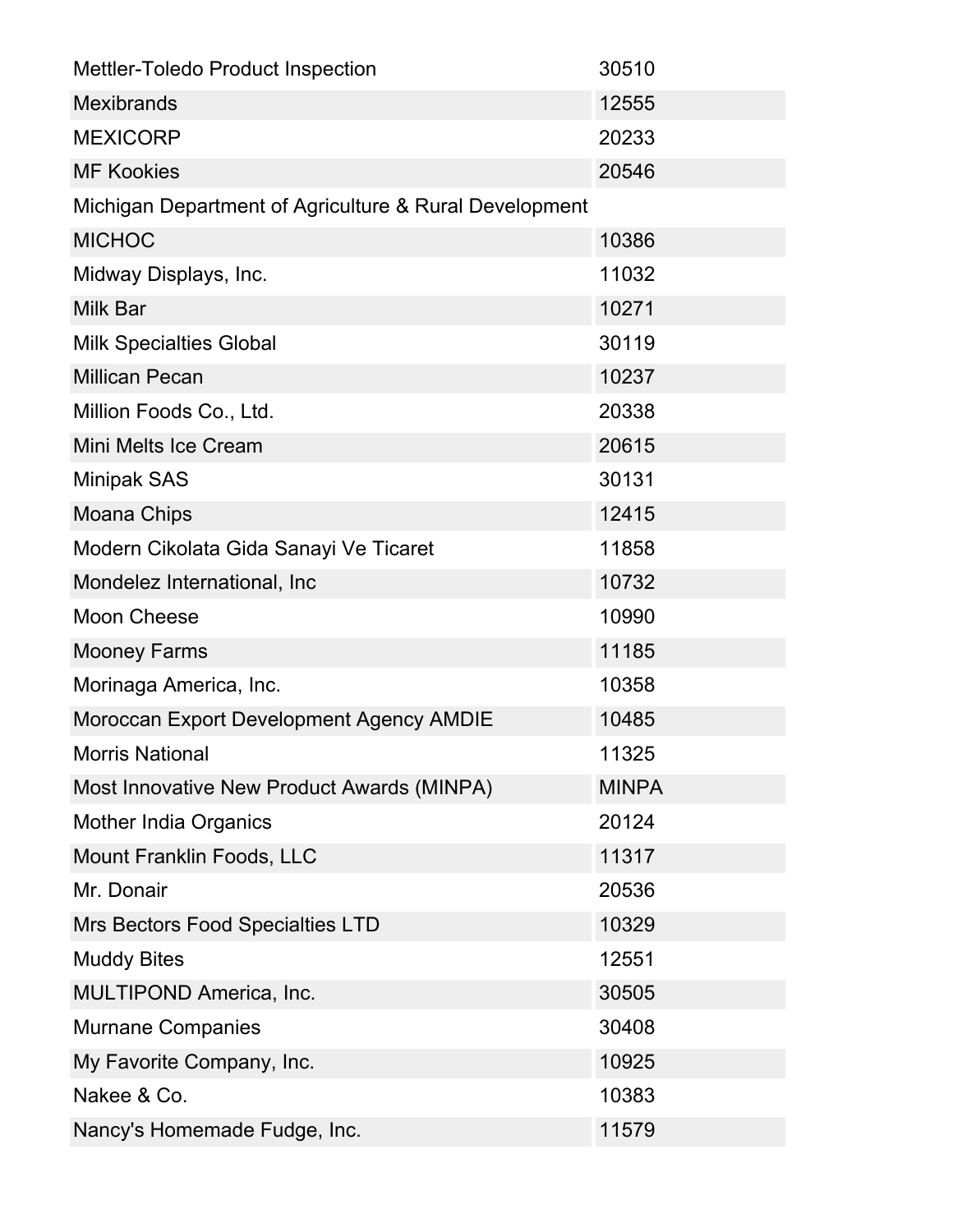| Nassau Candy Distributors, Inc.             | 11948 |
|---------------------------------------------|-------|
| <b>National Candy Month Resource Center</b> | 12434 |
| <b>National Convenience Distributors</b>    | 10584 |
| <b>NATRA Chocolate America, INC</b>         | 20616 |
| Naturally Homegrown Foods Ltd.              | 10989 |
| Nature's Bakery                             | 11688 |
| <b>Nature's Heart</b>                       | 11586 |
| New Grounds Food Inc.                       | 12474 |
| <b>New Nissi Corporation</b>                | 10355 |
| <b>Newfangled Confections</b>               | 11686 |
| Nexus Foods, Inc.                           | 12479 |
| <b>Nichols Pistachio</b>                    | 12384 |
| Nick's                                      | 20144 |
| <b>No Mans Land Foods</b>                   | 10490 |
| Noble Jerky                                 | 20437 |
| <b>Nora Snacks</b>                          | 20332 |
| <b>Northern Confections</b>                 | 12456 |
| <b>Northwest Biscotti</b>                   | 20106 |
| <b>NTP Imports LLC</b>                      | 11885 |
| <b>NUDE MINTS</b>                           | 20407 |
| <b>Numerator</b>                            | 30232 |
| <b>NuTrail</b>                              | 20623 |
| <b>Nutriart Inc.</b>                        | 20206 |
| Nutrissimo                                  | 10791 |
| Nuts.com/Kopper's Chocolate                 | 11420 |
| <b>Nutty Naturals</b>                       | 10307 |
| <b>OBA</b>                                  | 20424 |
| Oberto Snacks, Inc.                         | 10456 |
| OCHO Candy, Inc.                            | 11288 |
| Octonuts                                    | 20435 |
| Olam Americas, Inc. (ofi)                   | 30230 |
| <b>Old Trapper Smoked</b>                   | 10521 |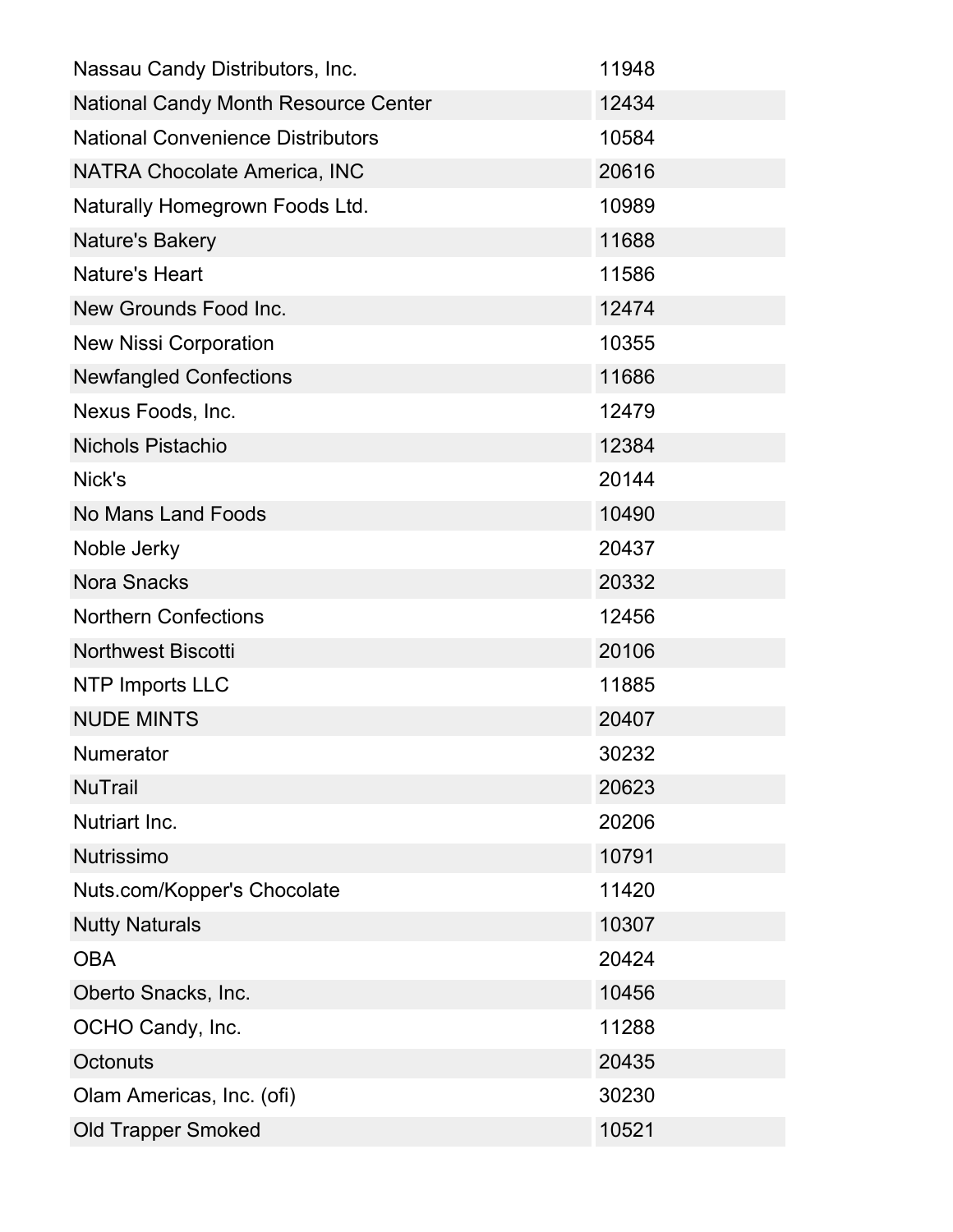| <b>Old Wisconsin Sausage</b>                       | 10766 |
|----------------------------------------------------|-------|
| <b>Olivier's Candies</b>                           | 20117 |
| Olli Salumeria                                     | 12576 |
| <b>OMG! Pretzels</b>                               | 20521 |
| <b>Orchard Valley Harvest</b>                      | 11180 |
| Oregon Orchard - Hazelnut Growers                  | 11592 |
| Organic zero sugar chocolate by Theobroma Chocolat | 20143 |
| <b>Oriental Recipes USA</b>                        | 10270 |
| Original Gourmet Food Co.                          | 12040 |
| <b>Original Legacy Foods</b>                       | 12561 |
| OSEM USA, Inc.                                     | 12274 |
| Oterra                                             | 30308 |
| <b>Otto Nuts</b>                                   | 20137 |
| <b>Outstanding Foods Inc.</b>                      | 11183 |
| OV Group                                           | 30122 |
| Over Easy                                          | 20411 |
| Pacific Grain & Foods, Inc.                        | 20645 |
| Pacific Resources International, Inc.              | 11396 |
| Packaging Concepts, Inc.                           | 30320 |
| Pagasa                                             | 10495 |
| <b>Palmer Candy Company</b>                        | 10950 |
| Panoramic, a Division of Anchor Packaging          | 30306 |
| Papa's Pops LLC                                    | 20312 |
| Papillon Ribbon & Bow, Inc.                        | 20101 |
| <b>Papillon SRL</b>                                | 12459 |
| Paradise Fruits North America Inc.,                | 11292 |
| <b>Paris Gourmet</b>                               | 30321 |
| Partners, A Tasteful Choice Company                | 11088 |
| Pastor                                             | 10487 |
| <b>Patatas Fritas Torres</b>                       | 11393 |
| <b>Pear's Snacks</b>                               | 11184 |
| <b>Pearson Ranch Healthy Meat Snacks</b>           | 11679 |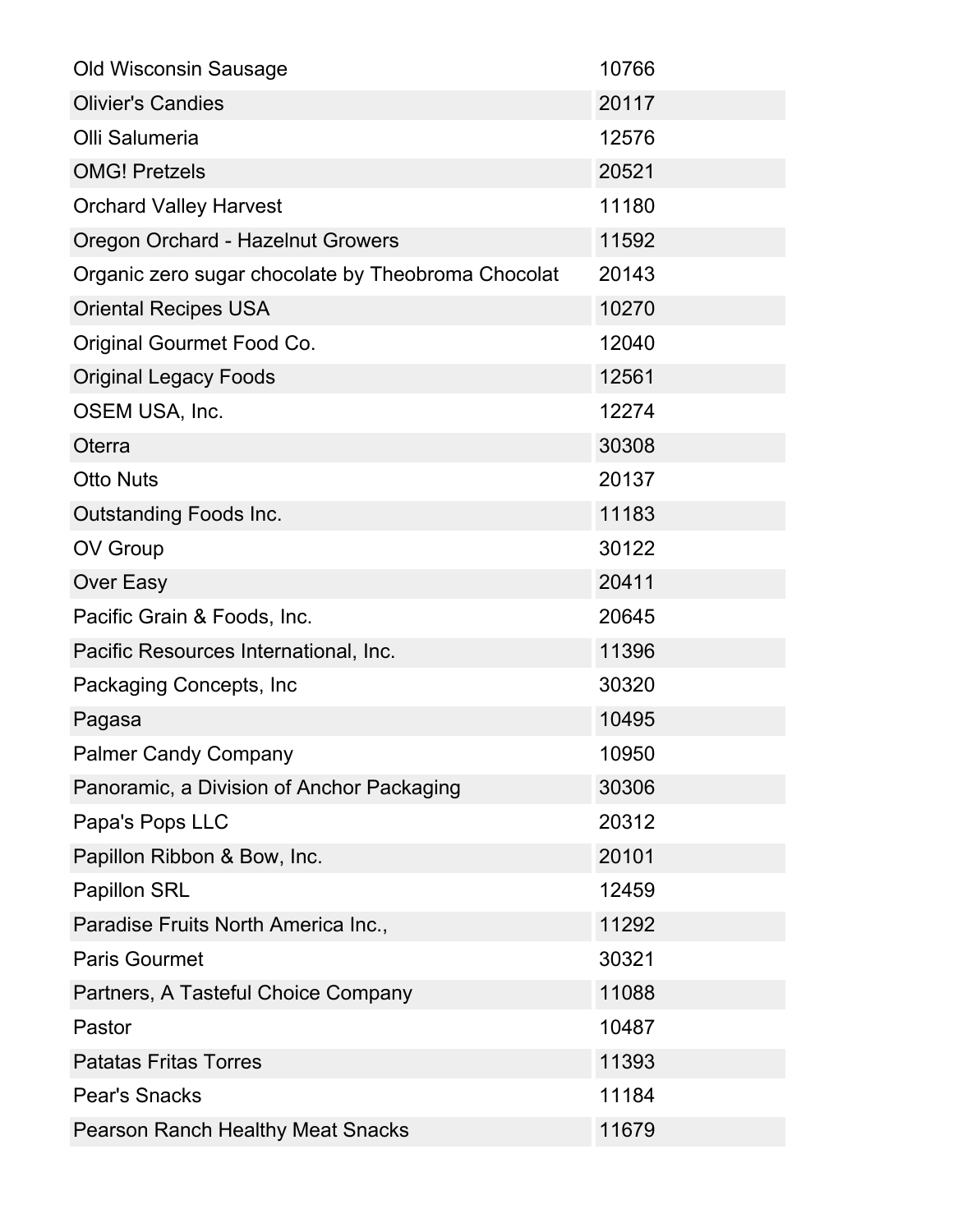| <b>Pearson's Candy Company</b>             | 10932 |
|--------------------------------------------|-------|
| <b>Pecan Nation</b>                        | 10693 |
| Peccin SA                                  | 12473 |
| Peppe Nutritions Pvt. Ltd.                 | 20346 |
| Perfetti Van Melle USA, Inc.               | 11904 |
| Perugina Brands of America                 | 12190 |
| Peyman Kuruyemis & Gida San. VE. TIC. A.S. | 11957 |
| Pez Candy, Inc.                            | 10503 |
| <b>Philippe Beaulieu</b>                   | 20317 |
| PIM Brands, Inc.                           | 11704 |
| Pipsnacks, LLC                             | 11296 |
| Pirouline                                  | 11979 |
| <b>PISSA</b>                               | 10351 |
| pladis North America                       | 10539 |
| Plantain Republic Export Plantain SA       | 11794 |
| Plantation Candies, Inc.                   | 20601 |
| <b>Planting Hope Brands, LLC</b>           | 11093 |
| <b>PM Packaging</b>                        | 30229 |
| Pnuff                                      | 20239 |
| Pocas International Corp.                  | 11785 |
| Pop Art Snacks                             | 11585 |
| <b>POP Gourmet</b>                         | 20344 |
| <b>Popinsanity Artisinal Popcorn</b>       | 11596 |
| <b>Popsalot Gourmet Popcorn</b>            | 11591 |
| <b>Poptime Snack Brands</b>                | 10213 |
| Pork King Good                             | 12589 |
| <b>Port City Pretzels</b>                  | 10216 |
| <b>PPC Prototype Packaging</b>             | 30522 |
| Preferred Popcorn, LLC                     | 11802 |
| Pretzels, Inc.                             | 10379 |
| <b>PREVAIL Jerky</b>                       | 12571 |
| Price Master Corp.                         | 12333 |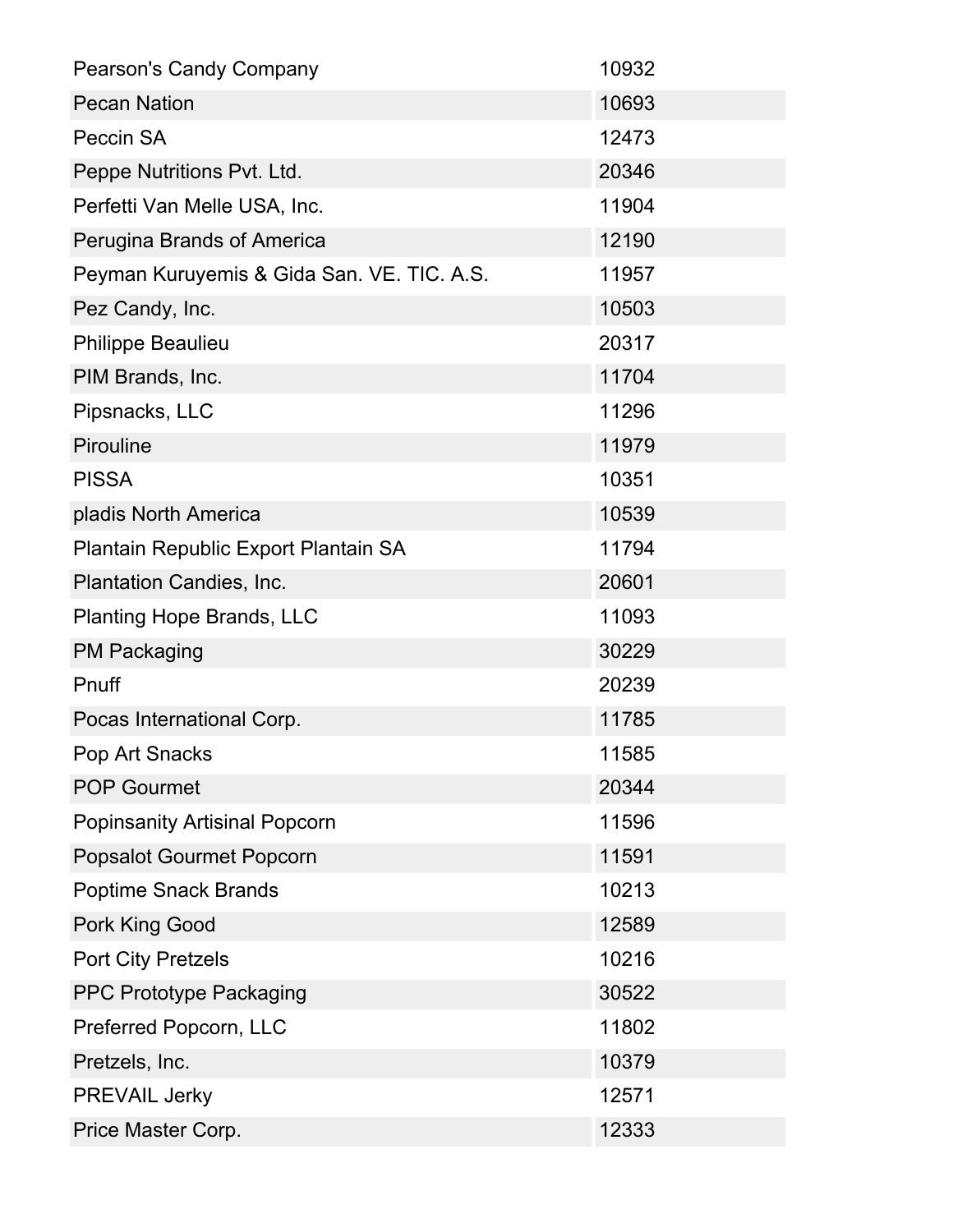| <b>Primary Colors</b>                     | 12180 |
|-------------------------------------------|-------|
| Primera Technology                        | 10596 |
| <b>Primrose Candy Company</b>             | 11726 |
| Primus Wafer Paper B.V.                   | 20641 |
| <b>Prince of Peace</b>                    | 10771 |
| <b>Printex Transparent Packaging</b>      | 30405 |
| Printpack                                 | 30106 |
| ProBar                                    | 20537 |
| Procesadora De Alimentos Cale             | 11257 |
| Productos Taxi, S.L.                      | 20110 |
| Professional Image, Inc.                  | 12553 |
| Project 7                                 | 11391 |
| <b>Promising Goods</b>                    | 12562 |
| <b>Protein Poppers</b>                    | 20441 |
| PROVA, Inc.                               | 30208 |
| <b>Pucker Powder by Creative Concepts</b> | 12312 |
| Purple Plum                               | 20608 |
| Quaker Hill Farms, Inc.                   | 11022 |
| <b>Quality Candy Company LLC</b>          | 12258 |
| QuantumPak                                | 30231 |
| Quevos                                    | 12567 |
| R.M. Palmer Company                       | 10938 |
| R.W. Hartnett Company                     | 30507 |
| R2E-PACE                                  | 12593 |
| Ragolds USA, Inc.                         | 11914 |
| <b>Raindrops Enterprises</b>              | 12218 |
| <b>Rallies</b>                            | 12390 |
| Ranch House Sausage Co.                   | 10683 |
| <b>Raytec Vision SPA</b>                  | 30225 |
| <b>Red Oak Label</b>                      | 30528 |
| Redstone Foods, Inc.                      | 12093 |
| Redzone                                   | 30520 |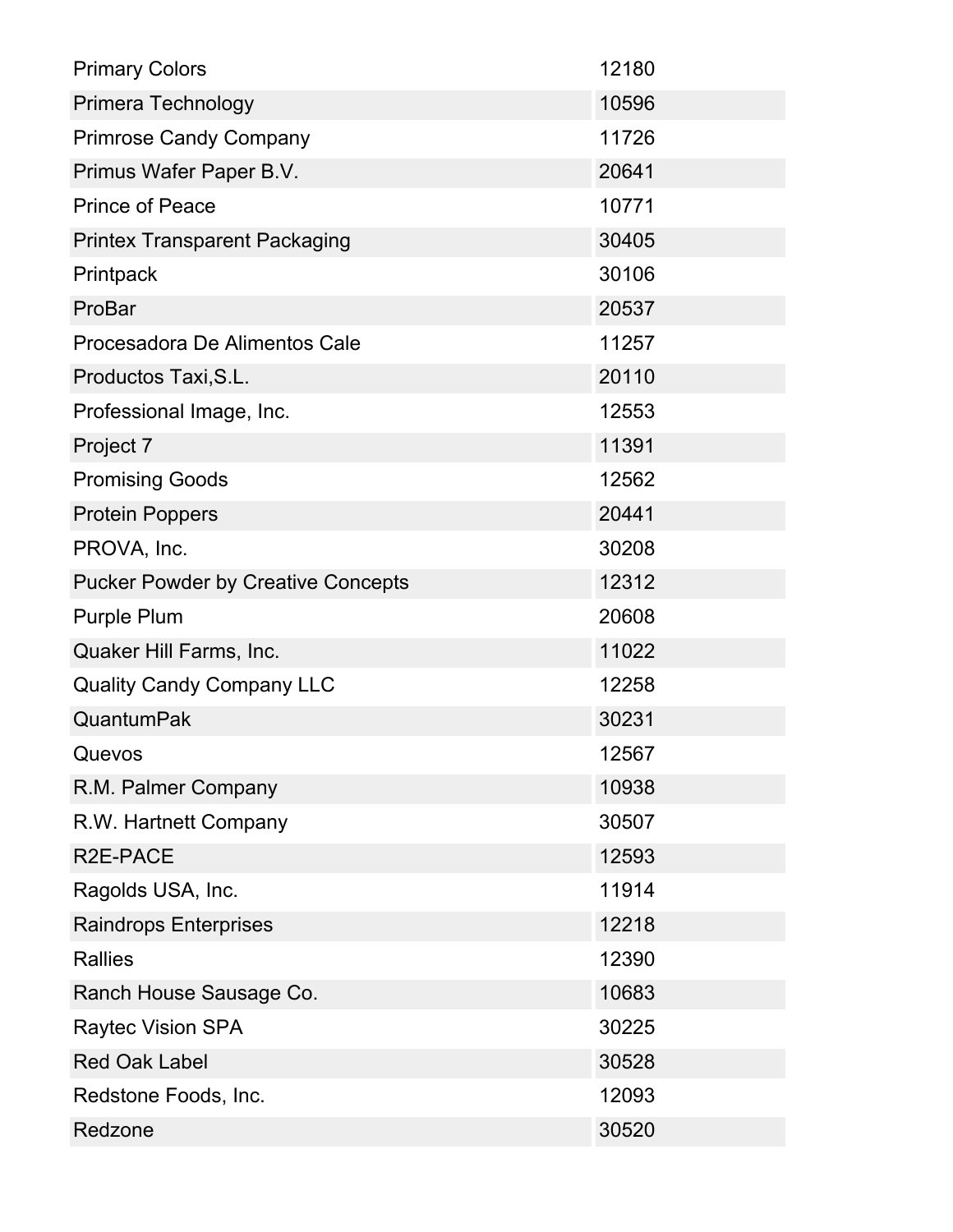| <b>Regal Gourmet Snacks</b>        | 11989      |
|------------------------------------|------------|
| Registration                       | <b>REG</b> |
| <b>Rev Gum</b>                     | 12554      |
| Rev Snacks Inc.                    | 20225      |
| <b>Rexing Companies</b>            | 30228      |
| <b>Rhythm Superfoods</b>           | 20421      |
| <b>Rich Candy USA</b>              | 20241      |
| Riclan S.A.                        | 11363      |
| Ridge Manufacturing Company, Inc.  | 12490      |
| <b>Riffs Smokehouse</b>            | 20116      |
| <b>Righteous Felon Craft Jerky</b> | 20523      |
| <b>RIND Snacks</b>                 | 12579      |
| <b>Rio Santo LLC</b>               | 12493      |
| <b>Rito Mints</b>                  | 10502      |
| <b>RJ's Licorice</b>               |            |
| Robern Menz USA Inc.               | 11789      |
| ROCHEM INTERNATIONAL, INC.         | 30515      |
| <b>ROOOTIS</b>                     | 20345      |
| <b>Rooted Performance</b>          | 20217      |
| Route 11 Potato Chips              | 11490      |
| Rovema North America               | 30104      |
| <b>Ruby Jewel</b>                  | 12489      |
| Rudolph Foods Company, Inc.        | 10676      |
| <b>Russell Stover Chocolates</b>   | 11218      |
| Saadet USA LLC                     | 12296      |
| Sabrina Mfg Group                  | 30431      |
| Safari Group USA                   | 10688      |
| Safe Food Corporation              | 20502      |
| Salsa God                          | 20235      |
| SaltMe!                            | 12359      |
| Sanorice                           | 20635      |
| <b>Santte Foods</b>                | 20141      |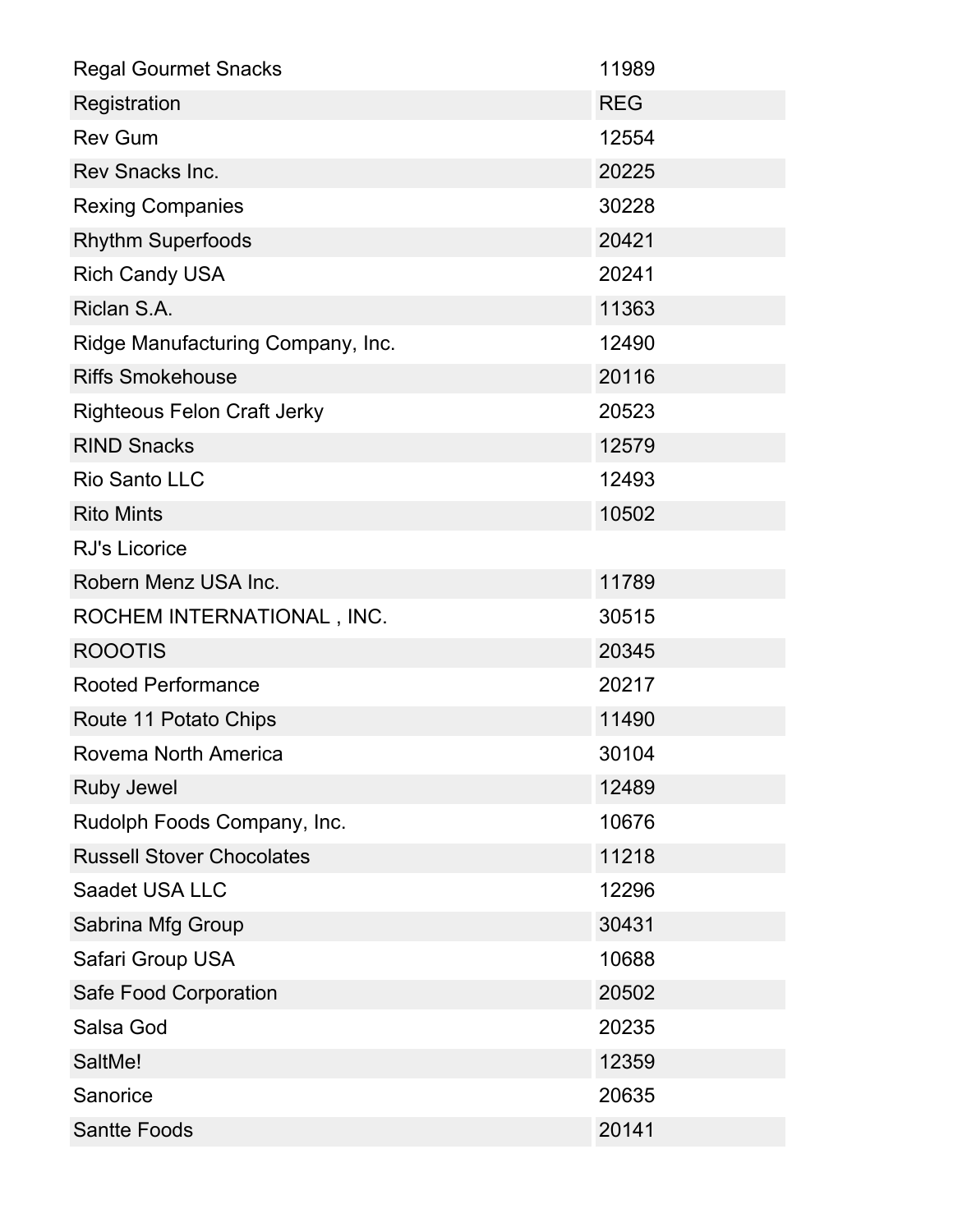| <b>Saucy Ladies Kettle Chips</b>      | 11886 |
|---------------------------------------|-------|
| <b>Scala-Wisell International</b>     | 30421 |
| <b>Schar Gluten Free</b>              |       |
| School Family Media / PTO Today       | 30329 |
| <b>Schuster Products LLC</b>          | 11647 |
| Sconza Candy Co.                      | 10726 |
| Scripture Candy, Inc.                 | 10801 |
| Seasonal Supplies PTY Ltd.            | 20102 |
| <b>Second Nature Brands</b>           | 10430 |
| See's Candies, Inc.                   | 10883 |
| Seitenbacher America, LLC             | 11384 |
| Sephra                                | 20127 |
| <b>Sesame Plus</b>                    | 20123 |
| <b>Setton Pistachio/Setton Farms</b>  | 10221 |
| Seyidoğlu Gıda San. ve Tic. A.Ş.      | 11862 |
| <b>Shameless Foods</b>                | 20219 |
| Shenzhen Amos Sweets & Foods Co., LTD |       |
| <b>SHOPCO USA</b>                     | 11671 |
| <b>Shrewd Food</b>                    | 12076 |
| Sierra Packaging & Converting, LLC    | 30117 |
| Siffron                               | 10590 |
| Simas Industrial De Alimentos S/A     | 12368 |
| <b>Simply Good Foods Company</b>      | 20515 |
| <b>Simply Gum</b>                     | 12360 |
| <b>Simply Snacks LLC</b>              | 12254 |
| Simsek Biskuvi Ve Gida Sanayi A.S.    | 11963 |
| SkinnyDipped                          | 11189 |
| <b>SkinnyMe Chocolate</b>             | 20232 |
| <b>SMALL WINS</b>                     | 20125 |
| <b>Smarties Candy Co.</b>             | 11920 |
| <b>SmartSweets</b>                    | 12580 |
| <b>Snack Creations</b>                | 30325 |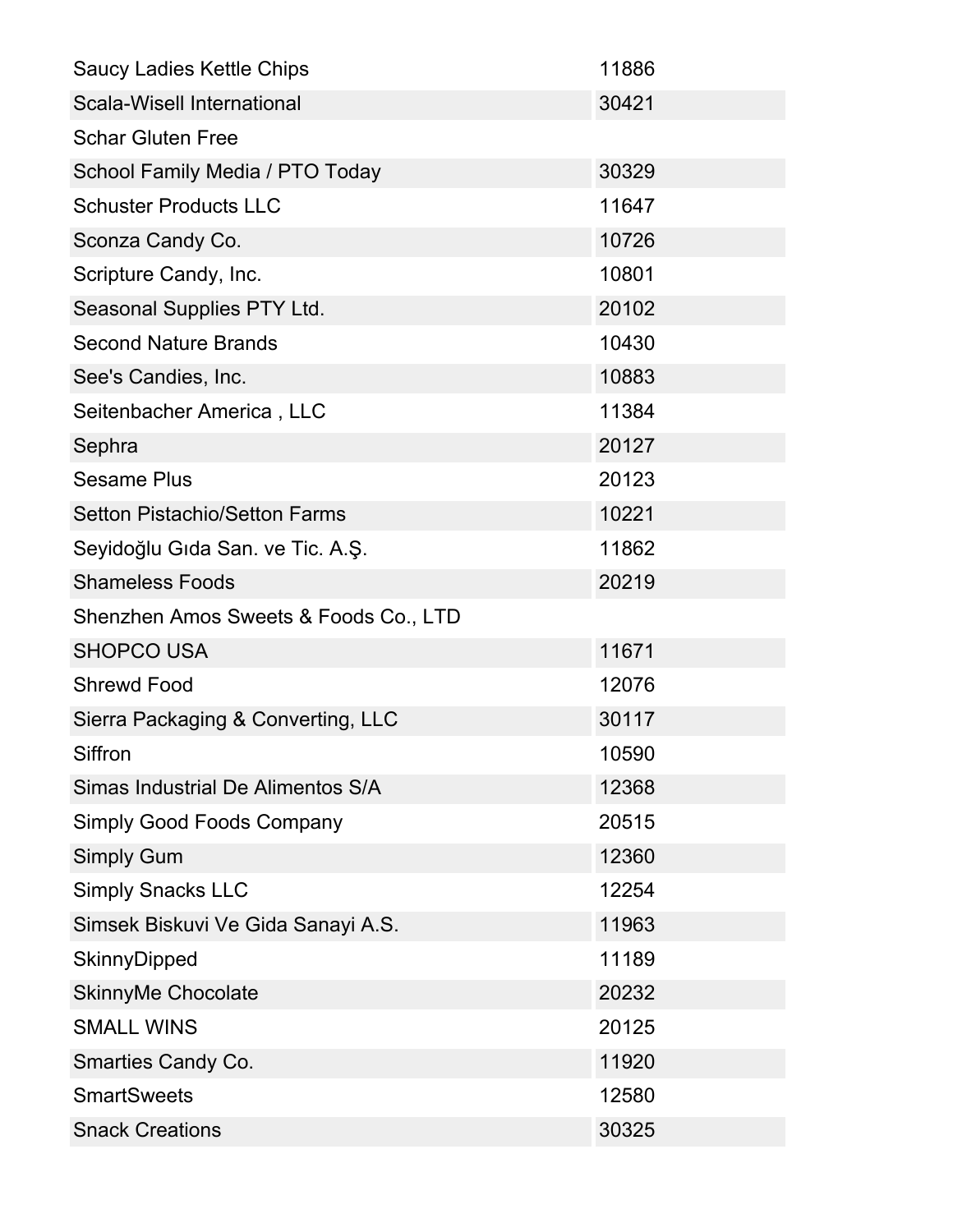| <b>Snack House Foods</b>             | 20321 |
|--------------------------------------|-------|
| Snacker                              | 20607 |
| <b>Snacks Artesanales</b>            | 20320 |
| <b>Snak King</b>                     | 11436 |
| <b>Snaxsational Brands, LLC</b>      | 11280 |
| <b>Snaxtree Corp</b>                 | 10580 |
| <b>Sobisk Foods LLC</b>              | 10974 |
| <b>SOHOSnacks</b>                    | 12590 |
| Soldier Boy Beef Jerky               | 20612 |
| Solely                               | 20423 |
| Solen Cikolata Gida San ve Tic AS    | 12166 |
| <b>Sollich North America LLC</b>     | 30210 |
| SOMIC Packaging, Inc                 | 30514 |
| Sonoma Creamery                      | 10215 |
| Sonric's                             | 10784 |
| soona                                | 30319 |
| Sooo Good, LTD                       | 20508 |
| <b>Southern Straws Cheese Straws</b> | 20343 |
| Sow Good Inc.                        | 20525 |
| <b>Spangler Candy Company</b>        | 11240 |
| Specialties of Mexico, Inc.          | 10686 |
| <b>SPINS</b>                         | 12464 |
| Splendid Chocolates Ltd.             | 10733 |
| <b>Spoiler Alert</b>                 | 30419 |
| SpudLove LLC                         | 11691 |
| Spudsy                               | 20422 |
| <b>Squire Boone Village</b>          | 11248 |
| <b>Star Snacks Company</b>           | 10695 |
| <b>Stellar Snacks LLC</b>            | 20242 |
| Stichler Products, Inc.              | 11020 |
|                                      |       |
| Stonehedge Farms/Barcelona Nut       | 10672 |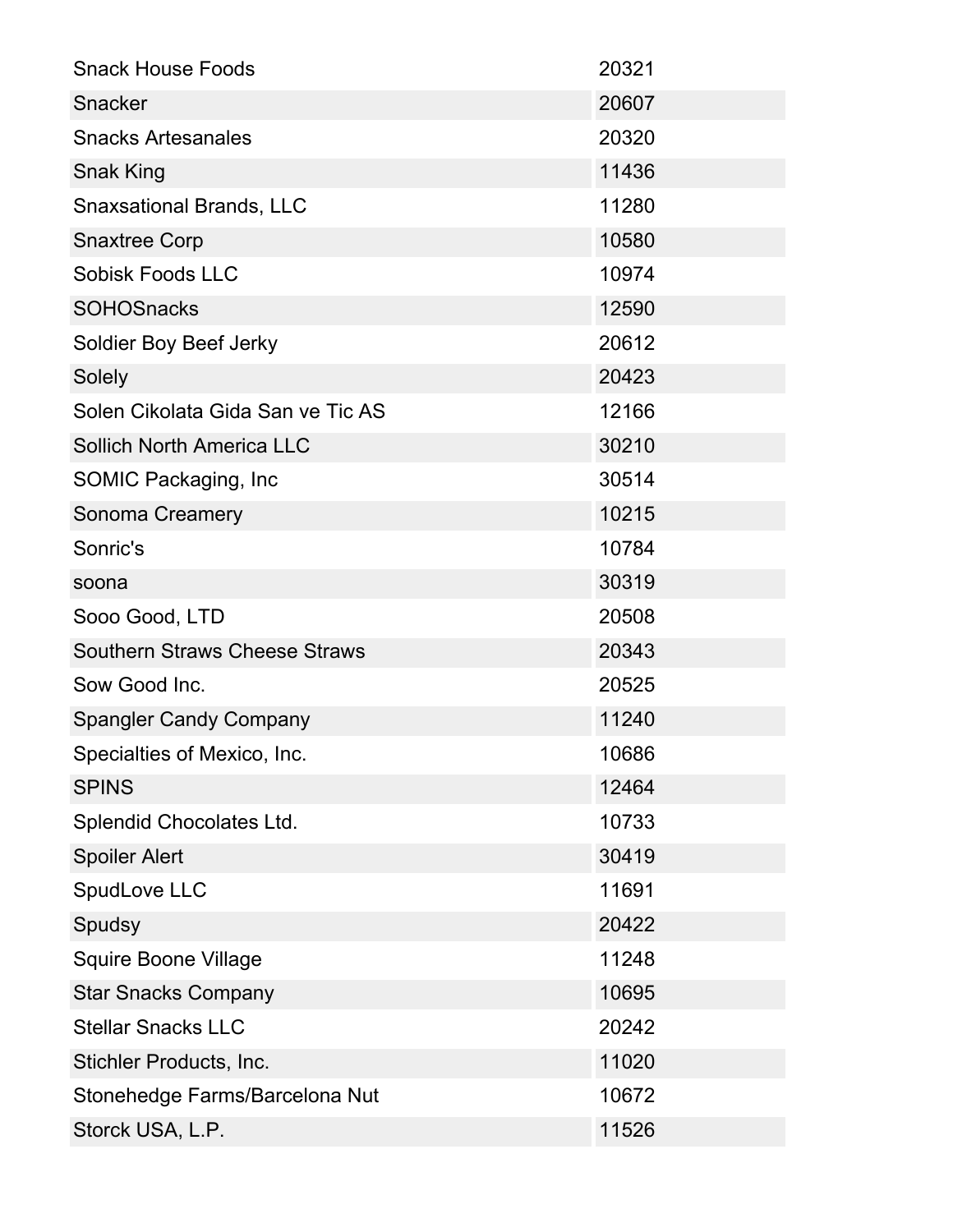| Straight Up Nuts Inc.                       | 20318        |
|---------------------------------------------|--------------|
| <b>Strategic Tax Planning</b>               |              |
| Stribbons, Inc.                             | 10367        |
| <b>Stryve Foods</b>                         | 10893        |
| <b>Stuffed Puffs, LLC</b>                   | 10656        |
| <b>SuckerPunch Gourmet, LLC</b>             | 12386        |
| <b>Sugar Bowl Bakery</b>                    | 11290        |
| <b>Sugarox Candy Studio, LLC</b>            | 11357        |
| Sun Rise Worldwide Trading Ltd              | 11783        |
| <b>Sunbutter, LLC/Red River Commodities</b> | 10279        |
| <b>SunRidge Farms/Falcon Trading</b>        | 11969        |
| Superior Nut & Candy Co., Inc.              | 10566        |
| <b>Superior Nut Company</b>                 | 10602        |
| Supernola                                   | 11190        |
| <b>Sweet Candy Company</b>                  | 11426        |
| Sweet Haven Plant-Based Candy               | 10348, 10447 |
| <b>Sweet Jubilee Gourmet</b>                | 10283        |
| Sweet N Fun Ltd.                            | 10701        |
| Sweet Shop U.S.A.                           | 10879        |
| <b>Sweets &amp; Snacks Show Office</b>      | <b>SSE</b>   |
| <b>Sweetwood Smokehouse</b>                 | 12440        |
| <b>SweetWorks Confections, LLC</b>          | 12248        |
| Synergy Flavors, Inc.                       | 30506        |
| Taffy Town, Inc.                            | 10626        |
| Taokaenoi USA Inc                           | 10887        |
| <b>Tap Packaging</b>                        | 30218        |
| TapResearch                                 | 30326        |
| Taste of Nature, Inc.                       | 11442        |
| Tasty Snax                                  | 20333        |
| Taylors Candy, Inc.                         | 12380        |
| <b>TC Pretzel Inc.</b>                      | 11090        |
| <b>TC Transcontinental Packaging</b>        | 30315        |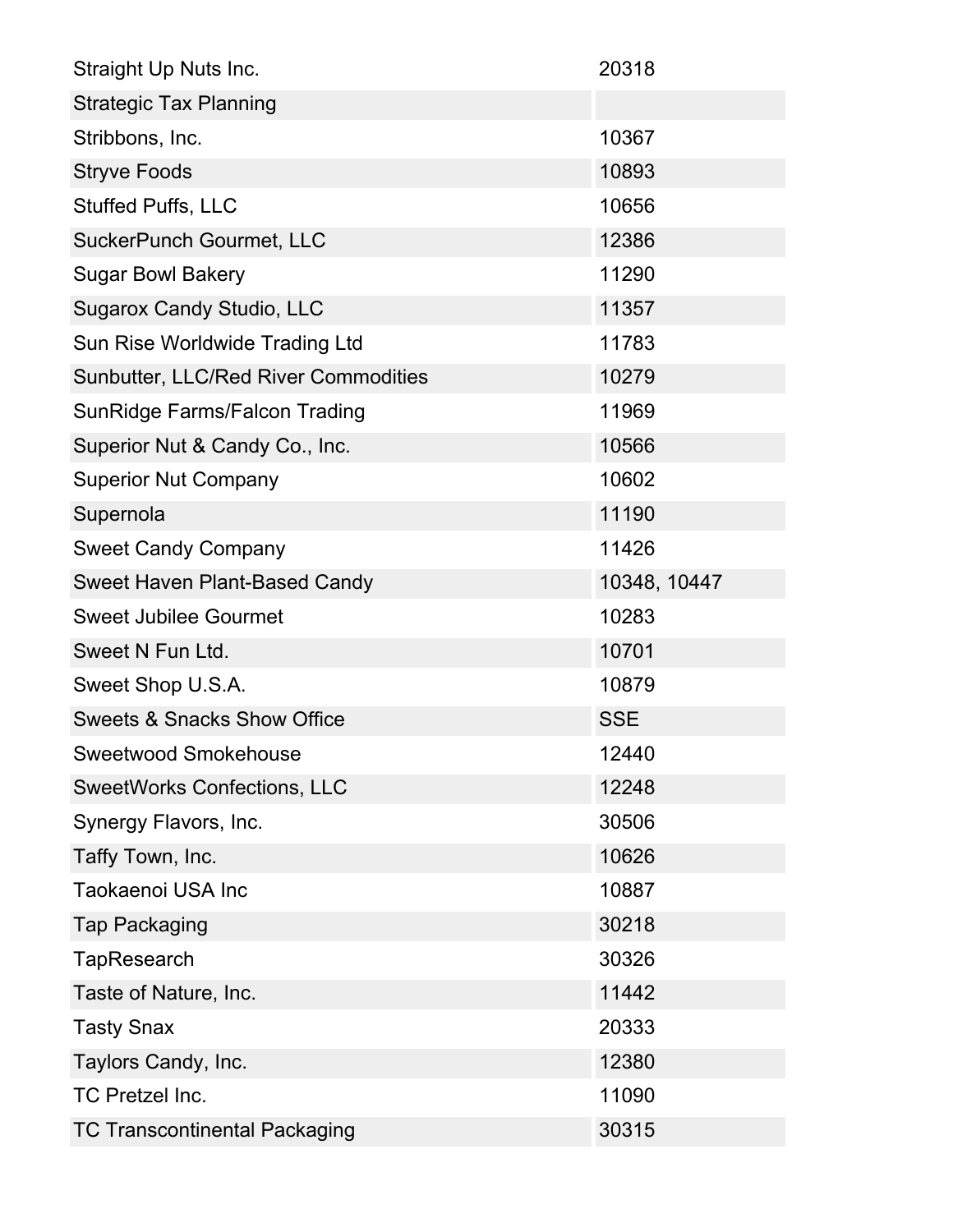| Tecnica Mexicana De Alimentacion SA      | 12195 |
|------------------------------------------|-------|
| <b>TH Foods</b>                          | 10480 |
| That's How We Roll                       | 11388 |
| That's it Nutrition LLC                  | 11480 |
| The Brand Passport, Inc.                 | 11380 |
| The Chocolate Butcher                    | 11895 |
| The Foreign Candy Company, Inc.          | 11303 |
| <b>The Frosted Baker</b>                 | 20627 |
| The Functional Chocolate Company         | 20222 |
| The GFB                                  | 10382 |
| The Good Bean                            | 20342 |
| The Good Crisp Company                   | 11287 |
| The Gummy Project                        | 20224 |
| The Hampton Popcorn Co/Lisa Lara Gourmet | 12351 |
| The Hatchery                             | 20126 |
| The Hershey Company                      | 10704 |
| The No-Bake Cookie Company               | 11484 |
| The Nuts Shop LLC                        | 10211 |
| The Nutty Bavarian                       | 12001 |
| The Nutty Gourmet                        | 11389 |
| The Only Bean                            | 20220 |
| The PUR Company                          | 12335 |
| The Ricky Joy Company                    | 20436 |
| The School Safe Snacking Company         | 20244 |
| The Scrummy Sweets Co.                   | 20315 |
| The Silver Crane Company Ltd.            | 12101 |
| The South Bend Chocolate Co.             | 12341 |
| Think Jerky                              | 20416 |
| Three Farmers Foods Inc.                 | 11496 |
| Three Siblings Co Inc                    | 20326 |
| <b>Thunderbird Real Food Bars</b>        | 20542 |
| <b>Tillamook Country Smoker</b>          | 12084 |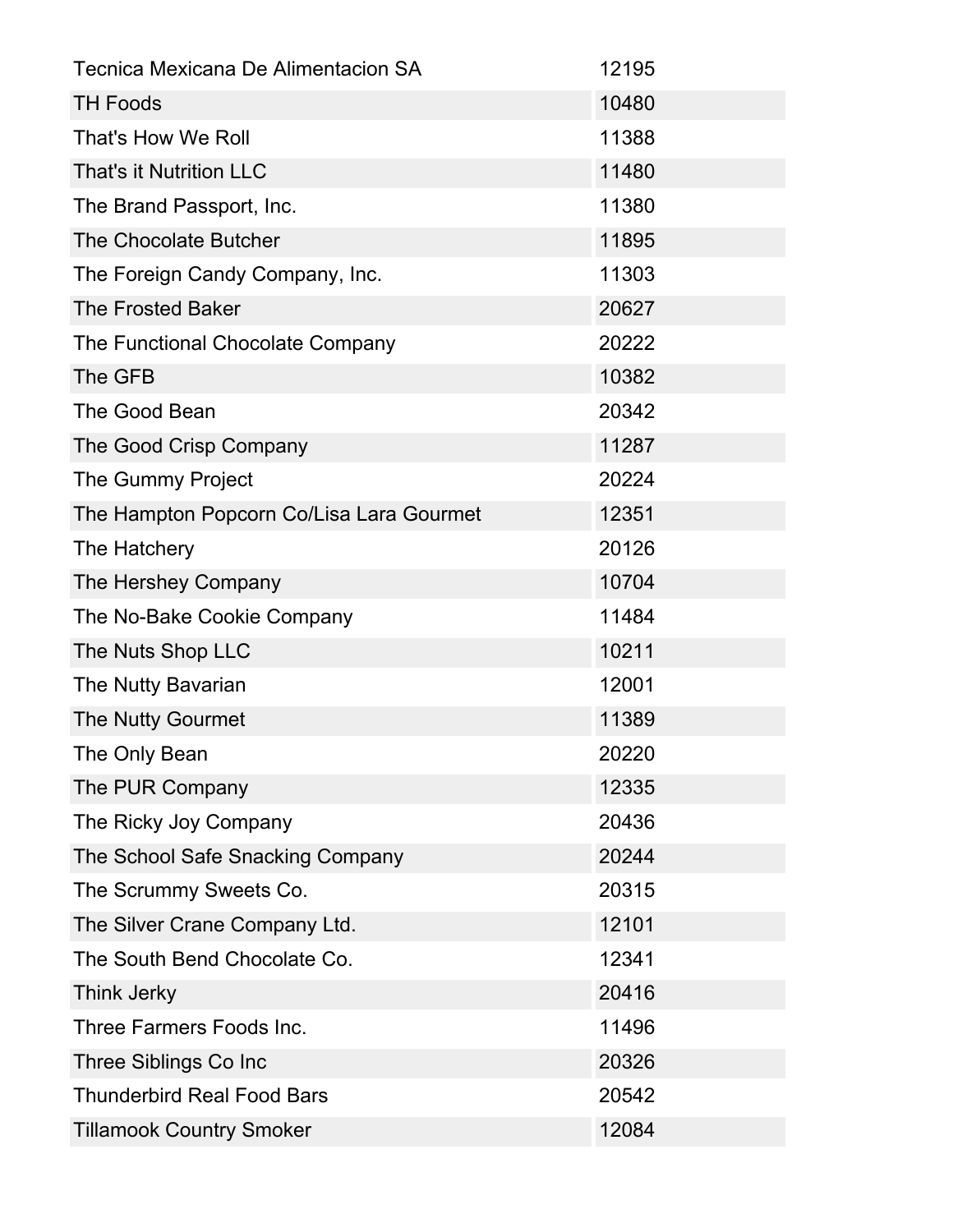| <b>TNA North America</b>             | 30204 |
|--------------------------------------|-------|
| Tomric Systems, Inc.                 | 30303 |
| <b>Tony's Chocolonely</b>            | 12496 |
| <b>Too Good Gourmet</b>              | 12460 |
| Too Tarts/Sherwood Brands, Inc.      | 12354 |
| Tootsie Roll Industries, Inc.        | 11638 |
| Torie & Howard, Inc.                 | 10880 |
| Tortuga Imports                      | 12586 |
| <b>Trade Fixtures</b>                | 11418 |
| <b>Treat House</b>                   | 11486 |
| <b>TRICOR Systems Inc.</b>           | 30316 |
| Trion Industries, Inc.               | 11263 |
| <b>Trophy Nut Company</b>            | 10315 |
| <b>Tropical Madness Snacks, Inc.</b> | 20340 |
| <b>Tropical Nut and Fruit</b>        | 10462 |
| Tru Fru LLC                          | 11010 |
| <b>True Manufacturing</b>            | 11671 |
| <b>Truly Good Foods</b>              | 12361 |
| <b>Trupo Treats Vegan Chocolate</b>  | 20531 |
| <b>Turatti &amp; Turatti LTDA</b>    |       |
| <b>Turkeyhill Sugarbush</b>          | 20305 |
| <b>TVG Products</b>                  | 20532 |
| <b>Unbound Snacks</b>                | 20122 |
| Undercover Chocolate Co.             | 11485 |
| <b>Unique Snacks</b>                 | 11080 |
| <b>UNITE Food</b>                    | 20221 |
| <b>United States Postal Service</b>  | 20205 |
| <b>Universal Candy</b>               | 12417 |
| <b>UNREAL</b>                        | 11295 |
| <b>Upland Snacks</b>                 | 20136 |
| <b>VAC-U-MAX</b>                     | 30216 |
| <b>Valency International PTE LTD</b> | 20603 |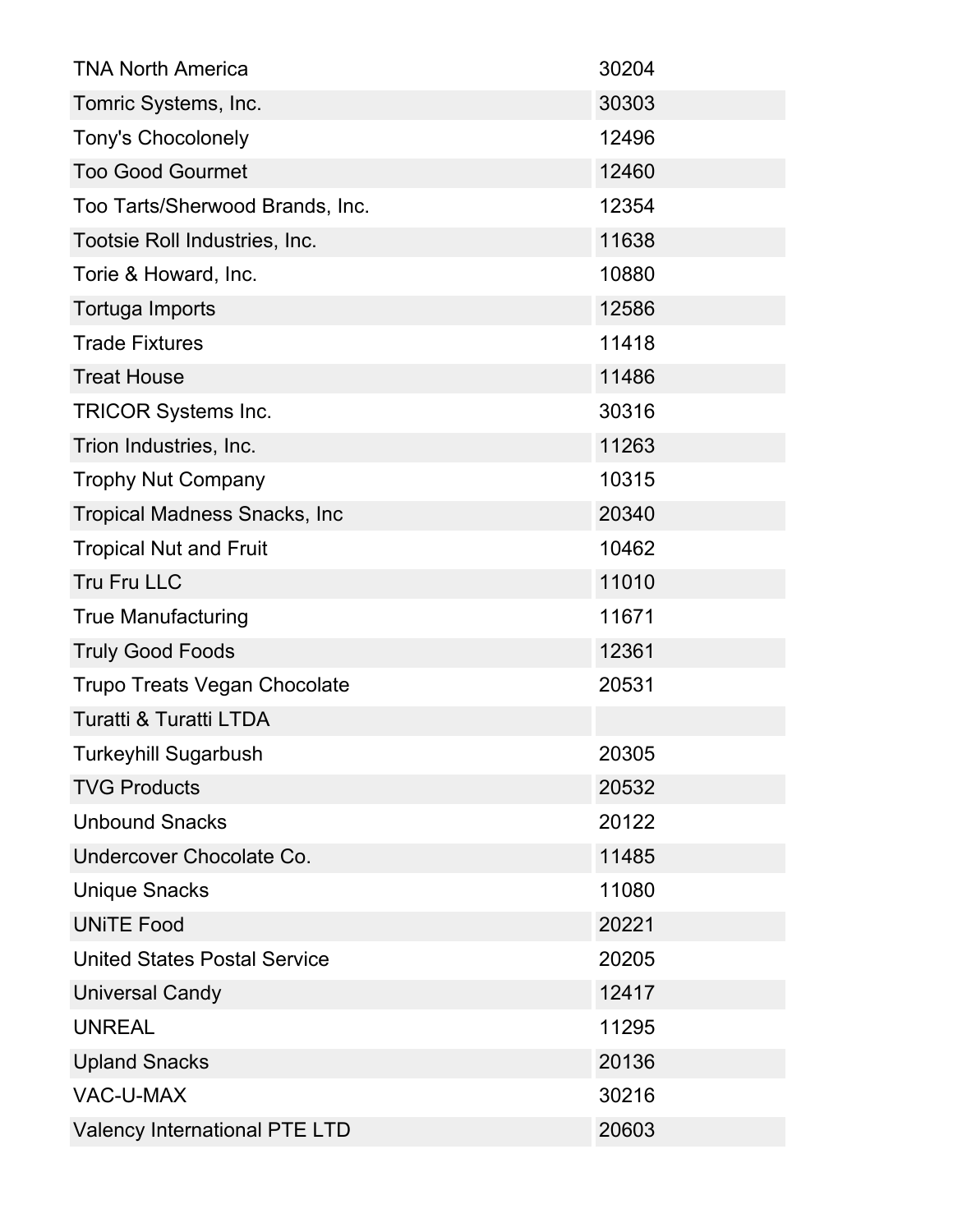| <b>Valley Popcorn Company</b>                    | 12454 |
|--------------------------------------------------|-------|
| Van der Meulen - The Masterbakers                | 20639 |
| Van Holten's                                     | 10295 |
| Venus Biskuvi San. Ve Tic. A.S.                  | 10280 |
| Venus Wafers, Inc.                               | 10266 |
| VerMints Inc.                                    | 10886 |
| <b>Vermont Smoke and Cure</b>                    | 11491 |
| <b>VHi/ OPP Protein Popcorn</b>                  | 20324 |
| Vicenzi USA, Inc.                                | 12461 |
| <b>Victor Packing</b>                            | 12588 |
| Victus Ars, Inc.                                 | 30304 |
| Vidal Candies USA, Inc.                          | 11832 |
| <b>Viking Pump</b>                               | 30125 |
| <b>VISTAR</b>                                    |       |
| <b>Voke Energy</b>                               | 20610 |
| <b>Voyage Foods</b>                              | 20226 |
| <b>VPETUSA</b>                                   | 30108 |
| <b>Wabash Valley Farms</b>                       | 11091 |
| <b>Walkers Shortbread Inc.</b>                   | 10305 |
| Weaver Popcorn Manufacturing, Inc.               | 12484 |
| Weibler Confiserie Chocolaterie GmbH & Co. KG    | 10451 |
| <b>Wenzel's Farm</b>                             | 10231 |
| Werner Jerky & Snacks                            | 10364 |
| <b>Western Smokehouse Partners</b>               | 11975 |
| <b>Westgate Products</b>                         | 20631 |
| <b>Whisps</b>                                    | 10389 |
| White Oak Display & Design                       | 30327 |
| <b>Whoa Dough</b>                                | 20228 |
| <b>Wicked Crisps</b>                             | 11787 |
| <b>Wilde Brands</b>                              | 20132 |
| <b>Winnuts Ltd Co</b>                            | 10781 |
| Wisconsin's Best, LLC - Wisconsin Cheese Company | 10484 |